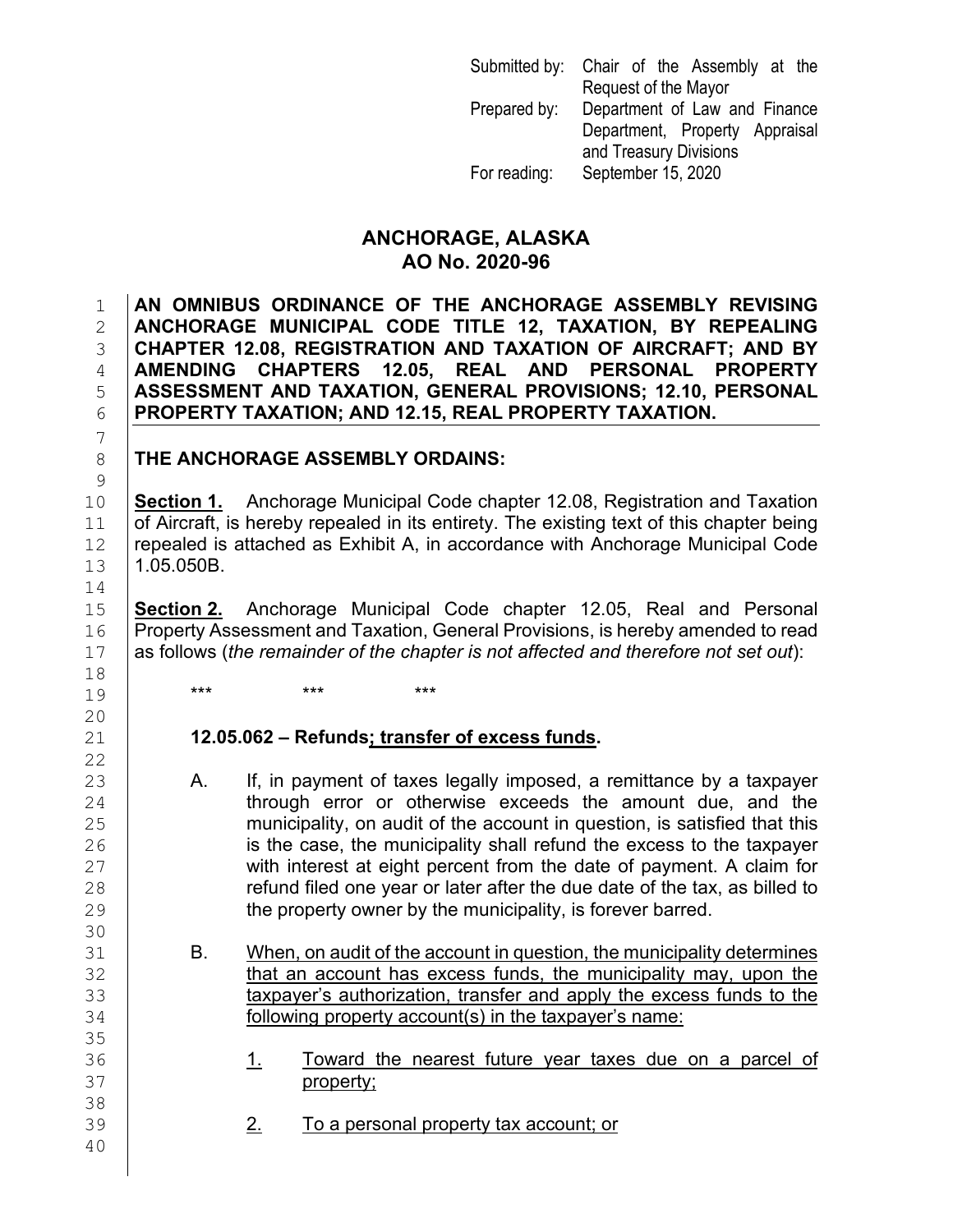| $\mathbf 1$                                                                             | $\underline{3}$ . | To a Downtown Improvement District account.                                                                                                                                                                                                                                                                                                                                                                                                                                                                                                                                                                                                                                                                                                                      |
|-----------------------------------------------------------------------------------------|-------------------|------------------------------------------------------------------------------------------------------------------------------------------------------------------------------------------------------------------------------------------------------------------------------------------------------------------------------------------------------------------------------------------------------------------------------------------------------------------------------------------------------------------------------------------------------------------------------------------------------------------------------------------------------------------------------------------------------------------------------------------------------------------|
| $\overline{2}$<br>3<br>$\overline{4}$<br>5<br>$6\phantom{a}$<br>7<br>8<br>$\mathcal{G}$ | <u>C.</u>         | Payments received by the municipality and applied to the parcel of<br>property for which the tax was legally imposed shall not be transferred<br>to another parcel of property, nor shall refunds be applicable in such<br>instances unless the refunds or transfers fall within the categories[Y]<br>as defined in [THE] subsection A or B of this section, or [AND] section<br>6.30.090.                                                                                                                                                                                                                                                                                                                                                                       |
| 10<br>11                                                                                |                   | (AO No. 85-182, 1-1-86; AO No. 86-211(S-1); AO No. 93-104)                                                                                                                                                                                                                                                                                                                                                                                                                                                                                                                                                                                                                                                                                                       |
| 12<br>13<br>14<br>15                                                                    |                   | 12.05.065 - Payment of estimated taxes before transfer of alcoholic<br>beverage or marijuana license.                                                                                                                                                                                                                                                                                                                                                                                                                                                                                                                                                                                                                                                            |
| 16<br>17<br>18<br>19<br>20<br>21                                                        | А.<br><u>1.</u>   | Protest of application for transfer. The municipality shall protest an<br>application requesting approval of a transfer of a liquor license or a<br>marijuana license to another person for reasons of unpaid debts or<br>taxes arising from the conduct of the business licensed.<br>The provisions of AS $04.11.360$ require that an application for                                                                                                                                                                                                                                                                                                                                                                                                           |
| 22<br>23<br>24<br>25<br>26<br>27<br>28<br>29<br>30                                      |                   | a transfer of a liquor license be denied if the transferor<br>[TRANSFERROR] has not paid all debts or taxes arising from<br>the conduct of the business licensed under AS title 4, and<br>Alaska Administrative Code, 3 AAC 304.145(g) [15 AAC<br>104.145(g)], authorizes a local governing body to protest a<br>transfer based upon nonpayment of current year estimated<br>taxes so long as the local governing body has adopted an<br>ordinance allowing for estimation of current year taxes.                                                                                                                                                                                                                                                                |
| 31<br>32<br>33<br>34<br>35<br>36<br>37<br>38<br>39<br>40<br>41                          | <u>2.</u>         | The provisions of AS 17.38 allow for the denial of a transfer of<br>a marijuana license, and Alaska Administrative Code, 3 AAC<br>306.060(b), authorizes a local governing body to protest a<br>transfer based upon a determination that the marijuana<br>establishment has not met the local government's requirements<br>for licensure. [THE MUNICIPALITY SHALL PROTEST AN<br>APPLICATION REQUESTING APPROVAL OF A TRANSFER<br>OF A LIQUOR LICENSE TO ANOTHER PERSON FOR<br>REASONS OF UNPAID DEBTS OR TAXES ARISING FROM<br>THE CONDUCT OF THE BUSINESS LICENSED.]                                                                                                                                                                                            |
| 42<br>43<br>44<br>45<br>46<br>47<br>48<br>49<br>50<br>51                                | В.                | Estimation of tax. If application is made for the transfer of a liquor<br>license or a marijuana license prior to the normal due date for the<br>current year taxes, for the purposes of subsection A of this section,<br>the municipality shall determine the amount of tax owed for the current<br>year on the basis of a tax rate estimated by the chief fiscal officer. The<br>estimated rate shall not be less than the previous year's rate for the<br>property in question, or greater than the maximum rate permitted by<br>statute. The estimated tax amount shall be treated as a liquidated debt<br>arising out of the operation of the licensed premises which is due and<br>payable ten days following the date of notice to the transferor. On the |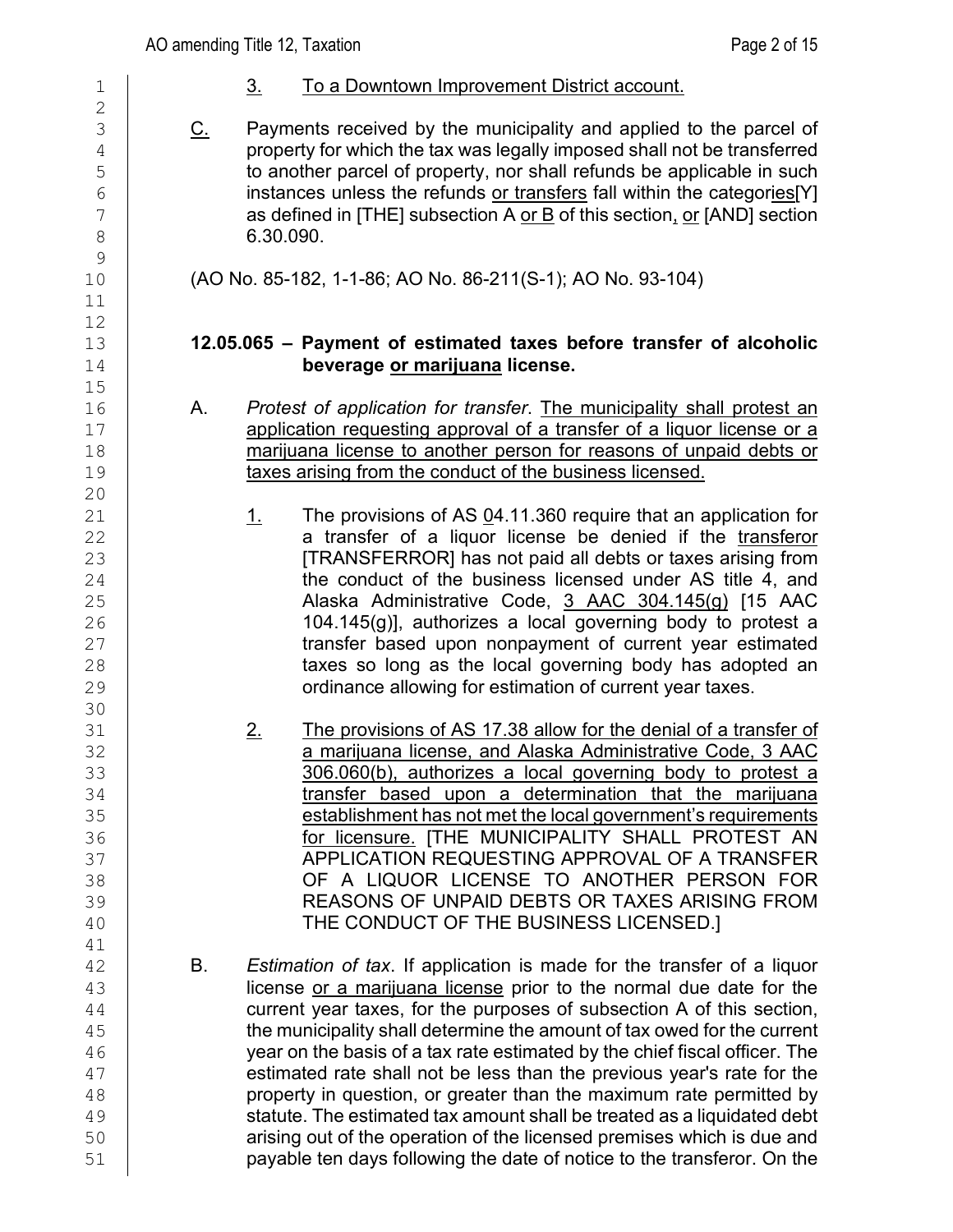$\frac{1}{2}$  normal tax due date, the chief fiscal officer shall deduct from each payment the actual amount of tax owed and refund any surplus to the  $\begin{array}{c|c} 2 & \text{payment the actual amount of tax owed and refund any surplus to the pay.} \end{array}$ payor.

5 C. *Filing of involuntary return by assessor*. If the voluntary business<br>6 personal property tax return has not been filed with the assessor at  $\begin{array}{c|c}\n6 & \phantom{0} & \phantom{0} & \phantom{0} & \phantom{0} & \phantom{0} & \phantom{0} & \phantom{0} & \phantom{0} & \phantom{0} & \phantom{0} & \phantom{0} & \phantom{0} & \phantom{0} & \phantom{0} & \phantom{0} & \phantom{0} & \phantom{0} & \phantom{0} & \phantom{0} & \phantom{0} & \phantom{0} & \phantom{0} & \phantom{0} & \phantom{0} & \phantom{0} & \phantom{0} & \phantom{0} & \phantom{0} & \phantom{0} & \phantom{0$ the time of application for transfer of the license arising in whole or in 8 part from the conduct of the business licensed, the assessor shall<br>9 make an involuntary filing and estimate the assessed value for the make an involuntary filing and estimate the assessed value for the 10 purpose of estimating the current year taxes due. An involuntary return<br>11 shall be charged a penalty as provided in section 12.10.080. shall be charged a penalty as provided in section 12.10.080.

13 (AO No. 93-117, § 2, 8-10-93)

17 **12.05.075 – Tax payment certificate required for sale of mobile homes.** 18 **(Repealed)**

- 20 [A. NO PERSON SHALL SELL, DISPOSE OF OR OTHERWISE DIVEST 21 HIMSELF OF LEGAL TITLE TO ANY MOBILE HOME UNLESS,<br>22 PRIOR TO THE SALE. DISPOSITION OR TRANSFER OF SUCH 22 PRIOR TO THE SALE, DISPOSITION OR TRANSFER OF SUCH<br>23 TITLE. HE FURNISHES THE BUYER OR RECIPIENT WITH A TAX 23 TITLE, HE FURNISHES THE BUYER OR RECIPIENT WITH A TAX<br>24 PAYMENT CERTIFICATE OBTAINED FROM THE CHIEF FISCAL 24 PAYMENT CERTIFICATE OBTAINED FROM THE CHIEF FISCAL<br>25 OFFICER PURSUANT TO SUBSECTION C, D OR F OF THIS 25 OFFICER PURSUANT TO SUBSECTION C, D OR F OF THIS<br>26 SECTION. SECTION.
- 28 B. NO PERSON, BANK, CREDIT UNION, SAVINGS AND LOAN, OR<br>29 CTHER LENDING INSTITUTION SHALL LOAN FUNDS OR OTHER LENDING INSTITUTION SHALL LOAN FUNDS OR 30 OTHERWISE MAKE FUNDS AVAILABLE TO ANY PERSON FOR<br>31 THE PURCHASE OF A MOBILE HOME UNLESS THE SELLER OF 31 THE PURCHASE OF A MOBILE HOME UNLESS THE SELLER OF A MOBILE HOME UNLESS THE SELLER OF 32 THE MOBILE HOME FIRST PROVIDES THE LENDER WITH A TAX<br>33 PAYMENT CERTIFICATE OBTAINED FROM THE CHIEF FISCAL 33 PAYMENT CERTIFICATE OBTAINED FROM THE CHIEF FISCAL<br>34 OFFICER PURSUANT TO SUBSECTION C OF THIS SECTION. OFFICER PURSUANT TO SUBSECTION C OF THIS SECTION.
- 36 C. ON REQUEST BY THE LEGAL OR REGISTERED OWNER OR<br>37 AGENT THEREOF REGARDING ANY REAL OR PERSONAL 37 AGENT THEREOF REGARDING ANY REAL OR PERSONAL<br>38 PROPERTY, THE CHIEF FISCAL OFFICER SHALL DETERMINE 38 PROPERTY, THE CHIEF FISCAL OFFICER SHALL DETERMINE<br>39 WHETHER OUTSTANDING TAXES, PENALTY AND INTEREST WHETHER OUTSTANDING TAXES, PENALTY AND INTEREST 40 FOR WHICH THE REQUESTING PERSON WOULD BE LIABLE BY<br>41 VIRTUE OF HIS OWNERSHIP OF THAT PROPERTY HAVE BEEN 41 VIRTUE OF HIS OWNERSHIP OF THAT PROPERTY HAVE BEEN<br>42 FULLY PAID AND SATISFIED. IF THE CHIEF FISCAL OFFICER FULLY PAID AND SATISFIED. IF THE CHIEF FISCAL OFFICER 43 DETERMINES THAT NO SUCH TAXES, PENALTY AND INTEREST 44 ARE OWED BY THE REQUESTING PERSON, HE SHALL A TAX PAYMENT CERTIFICATE. THE 45 PROMPTLY ISSUE A TAX PAYMENT CERTIFICATE. THE 46 | CERTIFICATE SHALL BE CONCLUSIVE EVIDENCE OF 47 | DISCHARGE OF THOSE TAX OBLIGATIONS BY THE PERSON TO 48 | WHOM THE CERTIFICATE IS ISSUED.
- 49<br>50 D. IN THE CASE OF A JUNK MOBILE HOME AS DEFINED IN 51 SUBSECTION E OF THIS SECTION, A TAX PAYMENT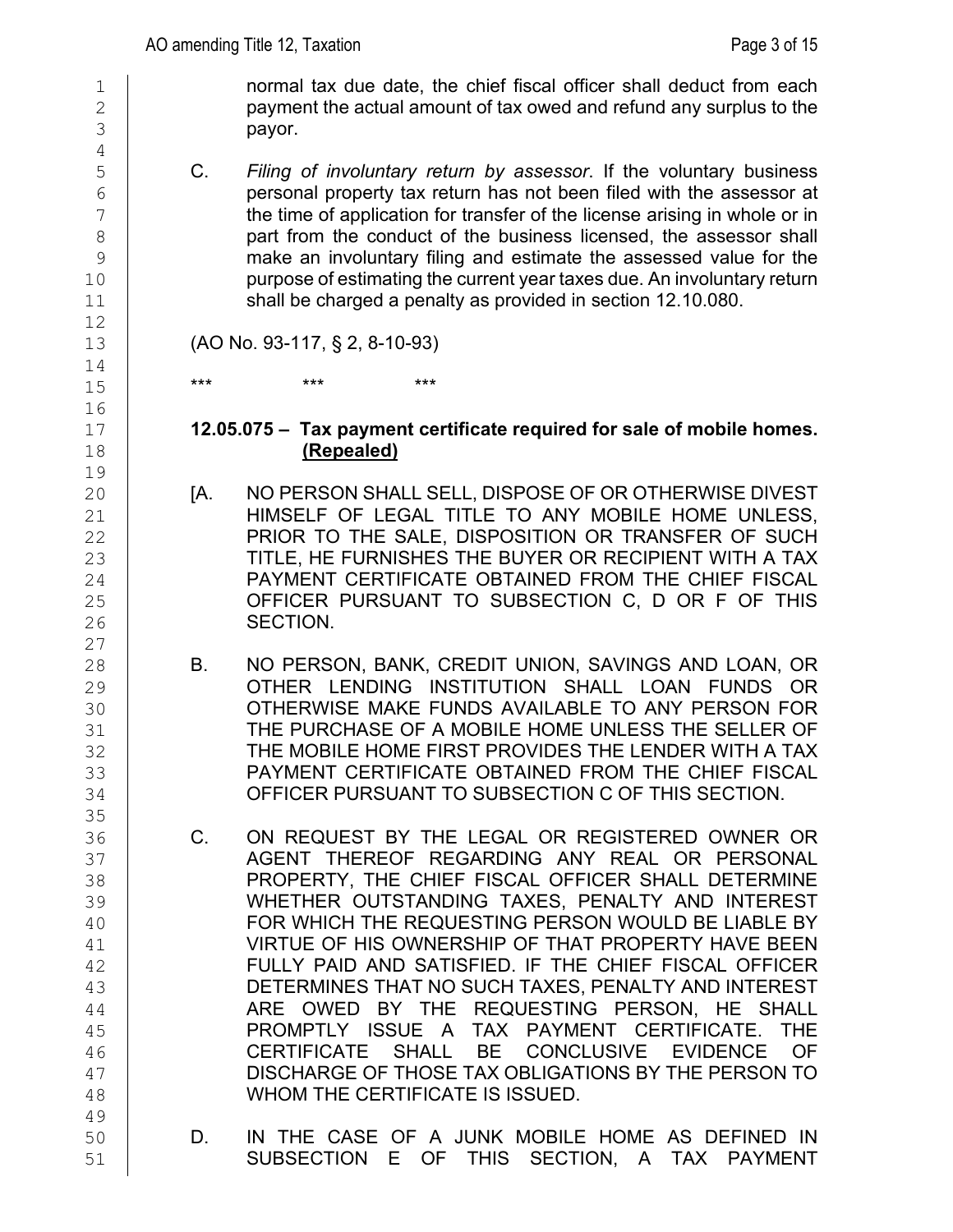| $\overline{2}$<br>$\mathfrak{Z}$<br>$\overline{4}$<br>5<br>$6\phantom{.}6$<br>$\overline{7}$<br>$\,8\,$<br>9 | TAXES, PENALTY, INTEREST AND COSTS ARE OWING<br>PROVIDED THAT THE PERSON REQUESTING THE TAX<br>PAYMENT CERTIFICATE FURNISHES AN AFFIDAVIT OR OTHER<br>DOCUMENTATION SATISFACTORY TO THE CHIEF FISCAL<br>OFFICER THAT THE MOBILE HOME IS A JUNK MOBILE HOME.<br>THE CERTIFICATE SHALL BE CONCLUSIVE EVIDENCE OF<br>DISCHARGE OF THOSE TAX OBLIGATIONS BY THE PERSON TO<br>WHOM THE CERTIFICATE IS ISSUED.                                                                                                                                                                                                                                                                                                                                                                                                      |
|--------------------------------------------------------------------------------------------------------------|---------------------------------------------------------------------------------------------------------------------------------------------------------------------------------------------------------------------------------------------------------------------------------------------------------------------------------------------------------------------------------------------------------------------------------------------------------------------------------------------------------------------------------------------------------------------------------------------------------------------------------------------------------------------------------------------------------------------------------------------------------------------------------------------------------------|
| 10<br>11<br>12<br>13                                                                                         | FOR PURPOSES OF THIS SECTION, A JUNK MOBILE HOME IS A<br>$E_{\rm{z}}$<br>MOBILE HOME WHICH IS STRIPPED, WRECKED, DECAYED, AND<br>UNUSABLE AND WHICH HAS BEEN ABANDONED.                                                                                                                                                                                                                                                                                                                                                                                                                                                                                                                                                                                                                                       |
| 14<br>15<br>16<br>17<br>18<br>19<br>20<br>21<br>22<br>23<br>24<br>25<br>26<br>27<br>28<br>29<br>30           | $F_{\rm{max}}$<br>IN THE CASE OF A MOBILE HOME WHICH HAS BEEN<br>ABANDONED, A TAX PAYMENT CERTIFICATE MAY BE ISSUED IF<br>THE CURRENT YEAR AND PRECEDING YEARS OUTSTANDING<br>TAXES ARE FULLY PAID AND SATISFIED, PROVIDED THAT THE<br>PERSON REQUESTING THE TAX PAYMENT CERTIFICATE<br>FURNISHES AN AFFIDAVIT OR OTHER DOCUMENTATION<br>SATISFACTORY TO THE CHIEF FISCAL OFFICER THAT THE<br>MOBILE HOME HAS BEEN ABANDONED. PENALTY AND<br>INTEREST ON OUTSTANDING TAXES FOR THE YEAR OF<br>ABANDONMENT AND YEARS PRIOR TO ABANDONMENT SHALL<br>NOT BE COLLECTED FROM THE PERSON REQUESTING THE<br>TAX PAYMENT CERTIFICATE. THE CERTIFICATE SHALL BE<br>CONCLUSIVE EVIDENCE OF DISCHARGE OF THOSE TAX<br>OBLIGATIONS BY THE PERSON TO WHOM THE CERTIFICATE IS<br><b>ISSUED.</b>                             |
| 31<br>32<br>33<br>34<br>35<br>36<br>37<br>38<br>39<br>40<br>41<br>42<br>43<br>44<br>45<br>46                 | IF THE MUNICIPALITY HAS NOT LEVIED TAXES FOR THE<br>G.<br>CURRENT YEAR, FOR THE PURPOSES OF SUBSECTIONS C<br>AND F OF THIS SECTION THE MUNICIPALITY SHALL DETERMINE<br>THE AMOUNT OF TAX OWED FOR THE CURRENT YEAR ON THE<br>BASIS OF A TAX RATE ESTIMATED BY THE CHIEF FISCAL<br>OFFICER. THE ESTIMATED RATE SHALL NOT BE LESS THAN<br>THE PREVIOUS YEAR'S RATE FOR THE PROPERTY<br>- IN<br>QUESTION, OR GREATER THAN THE MAXIMUM<br><b>RATE</b><br>PERMITTED BY STATUTE. THE CHIEF FISCAL OFFICER SHALL<br>MAINTAIN ALL PAYMENTS BASED ON A TAX RATE ESTIMATED<br>UNDER THIS SUBSECTION IN A SEPARATE INTEREST-BEARING<br>ACCOUNT. ON THE TAX DUE DATE, THE CHIEF FISCAL OFFICER<br>SHALL DEDUCT FROM EACH PAYMENT IN THE ACCOUNT THE<br>ACTUAL AMOUNT OF TAX OWED AND REFUND ANY SURPLUS<br>TO THE PAYOR.] |
| 47<br>48                                                                                                     | (AO No. 78-57; AO No. 90-25(S))                                                                                                                                                                                                                                                                                                                                                                                                                                                                                                                                                                                                                                                                                                                                                                               |
| 49<br>50<br>51                                                                                               | ***<br>***<br>***<br>12.05.100 - Payment of estimated taxes in case of cessation or                                                                                                                                                                                                                                                                                                                                                                                                                                                                                                                                                                                                                                                                                                                           |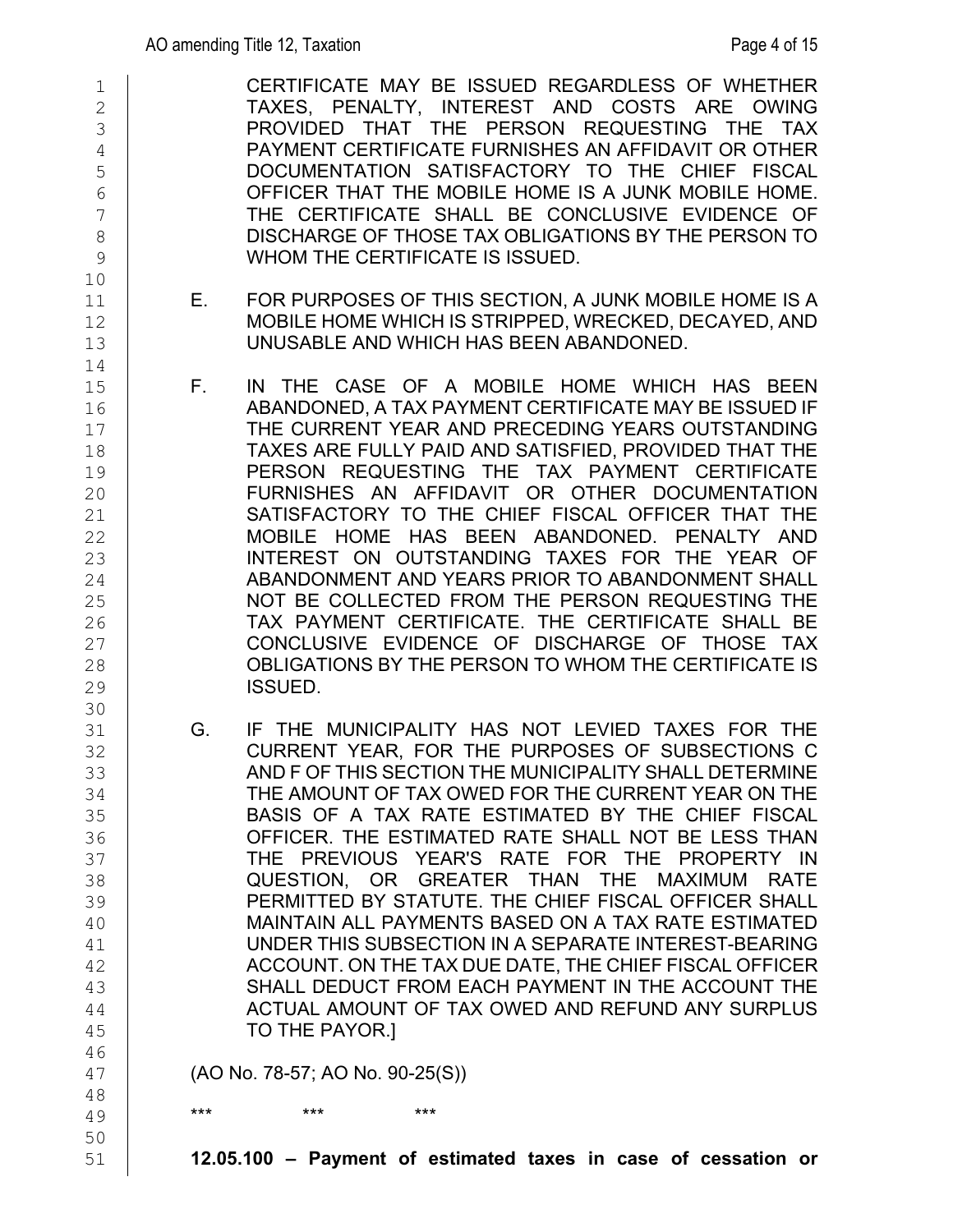#### 1 **business or distraint.**

- 3 A. In addition to estimation of taxes for purposes of alcoholic beverage<br>4 cornentiuana license transfers under section 12.05.065. the <sup>4</sup> or marijuana license transfers under section 12.05.065, the<br>municipality may estimate taxes in conjunction with a cessation of a 5 municipality may estimate taxes in conjunction with a cessation of a<br>business or as part of distraint procedures for collection of current year  $\begin{array}{c|c} 6 & \text{b} \\ 7 & \text{b} \\ \end{array}$  business or as part of distraint procedures for collection of current year business personal property taxes. business personal property taxes.
- B. If the municipality has not levied taxes for the current year, for the 10 purposes of subsection A of this section, the municipality shall<br>11 determine the amount of tax owed for the current year on the basis of 11 determine the amount of tax owed for the current year on the basis of<br>12 **a** tax rate estimated by the chief fiscal officer. The estimated rate shall 12 a tax rate estimated by the chief fiscal officer. The estimated rate shall<br>13 hot be less than the previous vear's rate for the property in question. not be less than the previous year's rate for the property in question,<br>14 or greater than the maximum rate permitted by statute. The estimated 14 or greater than the maximum rate permitted by statute. The estimated<br>15 **15** tax amount shall be treated as a liquidated debt due and payable as 15 tax amount shall be treated as a liquidated debt due and payable as<br>16 fthe date designated in the notice to the business. In no case shall 16 of the date designated in the notice to the business. In no case shall<br>17 the due date be prior to January 1 of the assessment year. No the due date be prior to January 1 of the assessment year. No 18 delinquency penalties on an estimated tax shall accrue until after the<br>19 mormal tax due date. On the normal tax due date, the chief fiscal officer normal tax due date. On the normal tax due date, the chief fiscal officer 20 shall deduct from each payment the actual amount of tax owed and<br>21 **Soutier Find and Surplus to the pavor**. refund any surplus to the payor.
- 23 C. If the voluntary business personal property tax return has not been<br>24 filed with the assessor at the time of cessation of business or distraint. 24 **filed with the assessor at the time of cessation of business or distraint,**<br>25 **he assessor shall make an involuntary filing and estimate the** 25 the assessor shall make an involuntary filing and estimate the<br>26 assessed value for the purpose of estimating the current vear taxes 26 assessed value for the purpose of estimating the current year taxes<br>27 due. An involuntary return shall be charged a penalty as provided in 27 due. An involuntary return shall be charged a penalty as provided in<br>28 section 12.10.080 only if the due date for a voluntary return has 28 section 12.10.080 only if the due date for a voluntary return has<br>29 section 12.10.080 only if the due date for a voluntary return has passed.

31 (AO No. 93-117, § 3, 8-10-93)

33 **Section 3.** Anchorage Municipal Code chapter 12.10, Personal Property 34 Taxation, is hereby amended to read as follows (*the remainder of the chapter is not*  35 *affected and therefore not set out*):

# 37 **12.10.010 – Property subject to taxation.**

- A. Except as otherwise provided in this chapter, the following personal  $\begin{array}{c|c} 40 & \text{property which has a tax situs within the municipality is subject to} \end{array}$ taxation:
- 43 1. *Vehicles*. Except for vehicles subject to the tax levy on motor<br>44 vehicle registration in chapter 12.07, all vehicles propelled by  $\frac{44}{15}$  vehicle registration in chapter 12.07, all vehicles propelled by<br>a other than human muscular power shall be taxable as personal 45 other than human muscular power shall be taxable as personal<br>46 **or all property, including but not limited to automobiles, motorcycles,** 46 **property, including but not limited to automobiles, motorcycles,<br>
47 <b>property, including but not limited to automobiles, motorcycles,<br>
aircraft. IEXCEPT AIRCRAFT SUBJECT TO CHAPTER** 47 aircraft, [EXCEPT AIRCRAFT SUBJECT TO CHAPTER 12.08,] boats and snowmobiles.
- 50 2. *Mobile homes*. Mobile homes located within the municipality 51 | that are permanently affixed to the ground, or are [LICENSED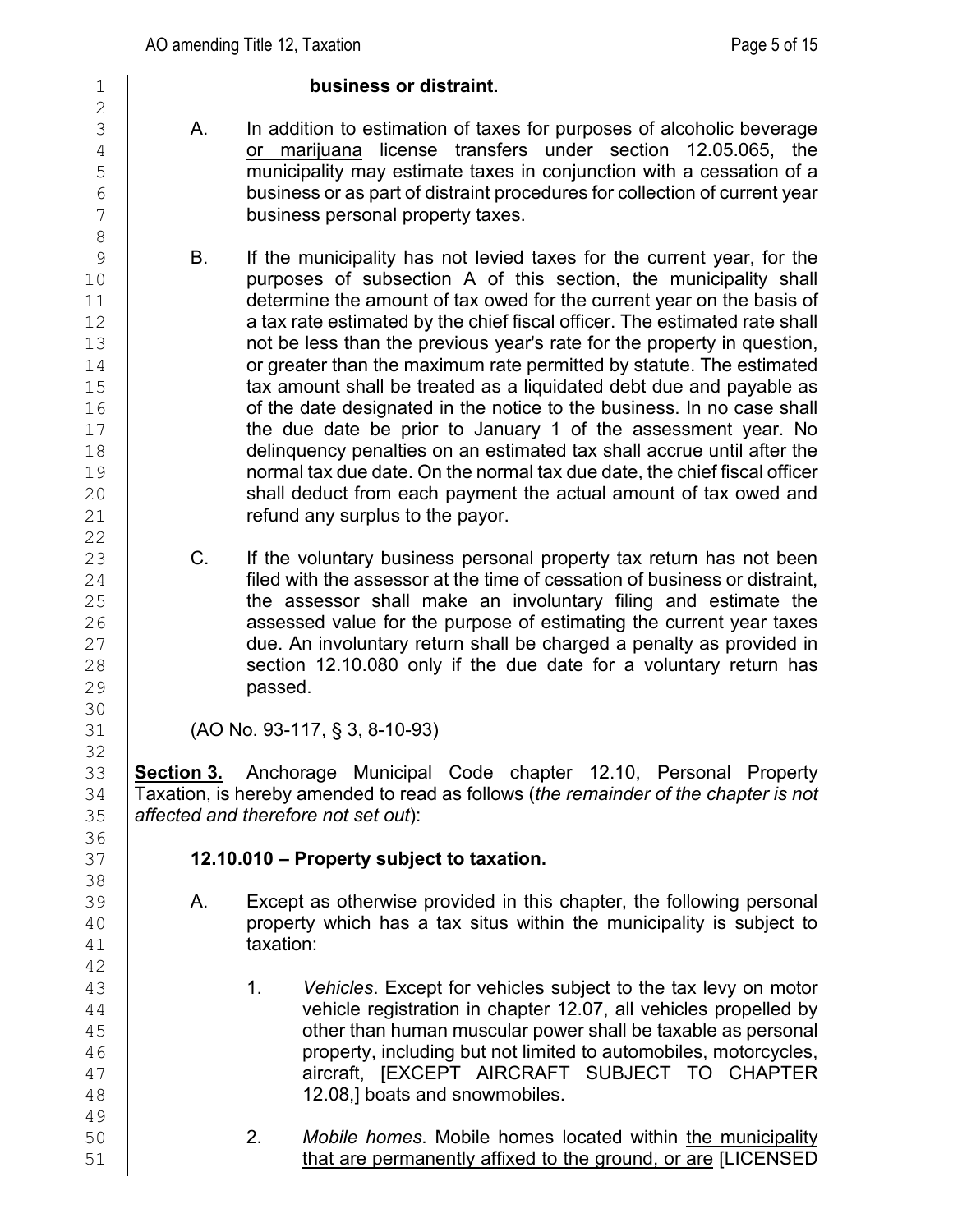| $1\,$<br>$\sqrt{2}$<br>3<br>4<br>5<br>$\sqrt{6}$ | MOBILE HOME COURTS OR MOBILE HOMES NO] wider<br>than 14 feet and are located outside of a mobile home court<br>shall be classified as real property. [WHICH ARE SITUATED<br>TEMPORARY FOOTINGS<br><b>OR</b><br><b>TEMPORARY</b><br>ON.<br>FOUNDATIONS AND LOCATED ON PRIVATE PROPERTY]<br>All other mobile homes shall be classified as personal property. |
|--------------------------------------------------|------------------------------------------------------------------------------------------------------------------------------------------------------------------------------------------------------------------------------------------------------------------------------------------------------------------------------------------------------------|
| $\overline{7}$<br>8<br>$\mathcal{G}$             | 3.<br>Taxable business personal property.                                                                                                                                                                                                                                                                                                                  |
| 10<br>11<br>12<br>13                             | Business personal property is taxable to the extent that<br>a.<br>a taxpayer's total assessed value for all business<br>personal property within the Municipality of Anchorage<br>exceeds \$50,000.00 [\$20,000.00].                                                                                                                                       |
| 14<br>15                                         | ***<br>***<br>$***$                                                                                                                                                                                                                                                                                                                                        |
| 16<br>17<br>18<br>19<br>20<br>21                 | (AO 220-76, § 1, 11-16-06; AO No. 81-218(S); AO No. 94-74(S-1), § 1, 1-1-<br>95; AO No. 94-211, § 2, 1-1-95; AO No. 2004-140, § 1, 10-26-04; AO No.<br>2010-81(S-1), § 15, 12-7-10, eff. 1-1-11; AO No. 2011-30, § 2, 3-8-11, eff. 1-<br>$1-12)$                                                                                                           |
| 22<br>23                                         | 12.10.020 - Exemptions.                                                                                                                                                                                                                                                                                                                                    |
| 24<br>25<br>26<br>27                             | Individual personal property utilized solely and exclusively for<br>А.<br>personal, non-business uses or purposes[, NOT INCLUDING MOBILE<br>HOMES,] is exempt from taxation under this chapter.                                                                                                                                                            |
| 28<br>29<br>30                                   | The first \$50,000.00 [\$20,000.00] of assessed valuation of taxable<br>В.<br>[BUSINESS] personal property owned by each taxpayer shall be<br>exempt from municipal property taxation.                                                                                                                                                                     |
| 31<br>32<br>33<br>34<br>35<br>36<br>37           | For a taxpayer with more than one [BUSINESS] personal<br>1.<br>property tax account, the \$50,000.00 [\$20,000.00] exemption<br>shall be distributed pro rata among all of the taxpayer's<br>accounts, based on the proportion of the assessed value in<br>each account to the total assessed value of that taxpayer's<br>[BUSINESS] personal property.    |
| 38<br>39<br>40<br>41<br>42                       | (GAAB 10.05.030; AO No. 81-218(S); AO No. 85-182, 1-1-86; AO No. 86-<br>211(S-1); AO No. 94-74(S-1), § 2, 1-1-95; AO No. 94-97(S), § 2, 1-1-95; AO<br>No. 94-211, § 3, 1-1-95; AO No. 94-219, § 1, 1-1-95; AO No. 97-128, § 1, 10-<br>21-97; AO No. 2004-140, § 2, 10-26-04)                                                                               |
| 43<br>44                                         | ***<br>***<br>***                                                                                                                                                                                                                                                                                                                                          |
| 45<br>46                                         | $12.10.040 - Filing of returns.$                                                                                                                                                                                                                                                                                                                           |
| 47<br>48<br>49<br>50<br>51                       | Every person who owns or controls taxable personal property the tax<br><u>A.</u><br>situs of which is the municipality as of January 1 of each year, must<br>file a personal property tax return indicating ownership or control of<br>the personal property.                                                                                              |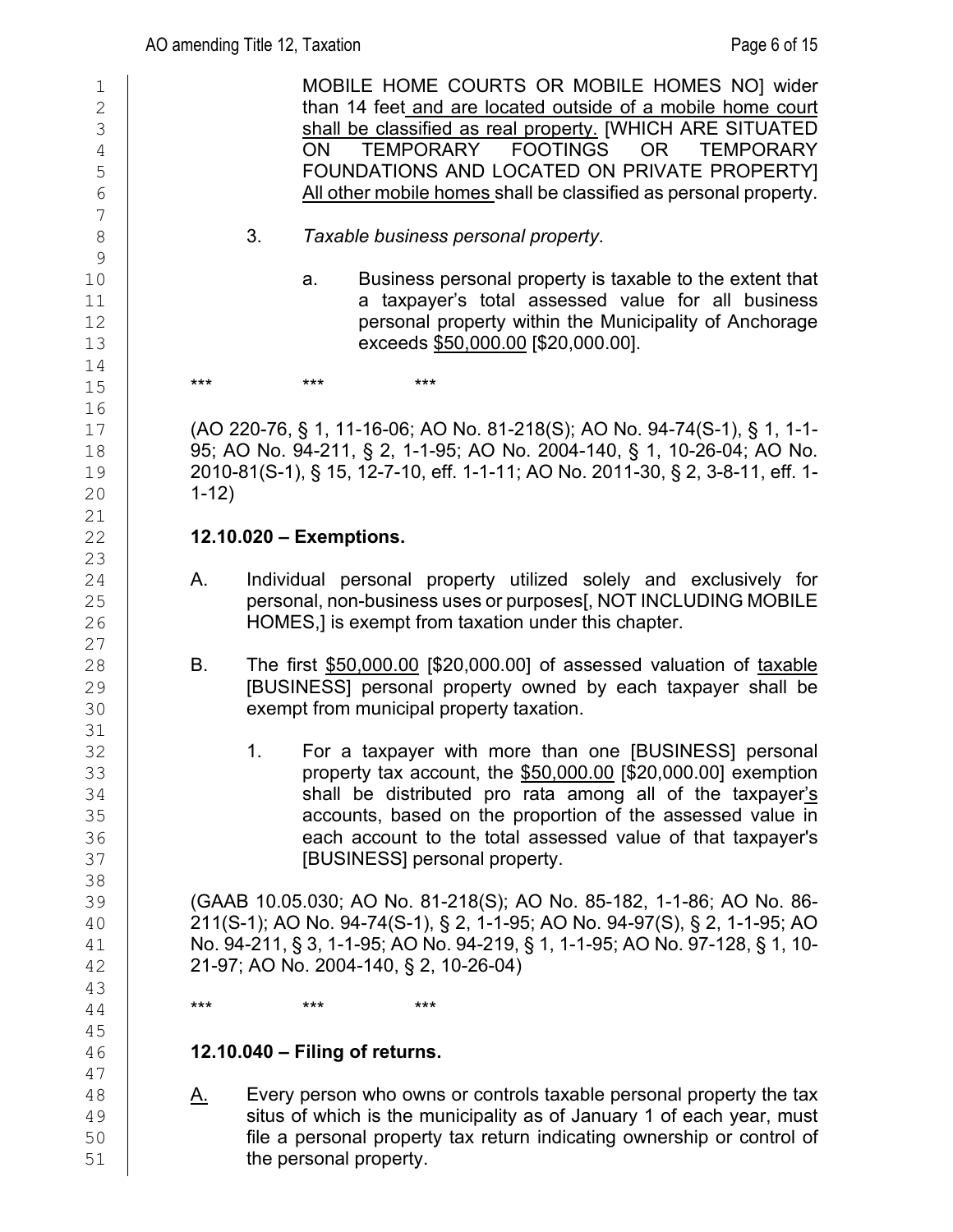| 1<br>$\sqrt{2}$<br>3<br>$\sqrt{4}$<br>5<br>6<br>$\overline{7}$<br>8<br>9 | [A.           |                                      | TIME OF FILING PERSONA<br>INDIVIDUAL PERSONAL PI<br>THAN THOSE INVOLVING<br>INVENTORY, SHALL BE FIL<br>BEFORE JANUARY 15 OF E<br>OWNING OR CONTROLL<br>SUBJECT TO TAXATION.]                                                                                                                 |     |
|--------------------------------------------------------------------------|---------------|--------------------------------------|----------------------------------------------------------------------------------------------------------------------------------------------------------------------------------------------------------------------------------------------------------------------------------------------|-----|
| 10<br>11<br>12<br>13<br>14<br>15<br>16                                   | <u>1[B]</u> . |                                      | <b>Personal property filing due day</b><br><b>PERSONAL PROPERTY TA)</b><br><b>IBUSINESS PERSONAL PRC</b><br>returns shall be filed or postn<br>of each year by each person o<br>personal property [OR INVEN                                                                                  |     |
| 17<br>18<br>19<br>20<br>21<br>22<br>23                                   | <u>2</u> [C]. |                                      | Responsibility of corporate off<br>responsibility of every dired<br>corporation owning or controlli<br>inventory to ensure that timely<br>behalf of corporations for eac<br>any director or officer of a corp<br>tax return is punishable under                                              |     |
| 24<br>25<br>26<br>27<br>28<br>29<br>30<br>31<br>32<br>33<br>34<br>35     | ID.           | <b>CURRENT</b>                       | <b>FILING AMENDED RETURNS</b><br>TO FILING A PERSONAL<br>INCLUDING LATE OR IN<br>PERSON MAY FILE WITH T<br>PERSONAL PROPERTY TAX<br>BE FILED FOR THE PUP<br>INFORMATION ON A P<br>RETURN. AN AMENDED RET<br><b>TAX</b><br><b>YEAR</b><br>PROPERTY TAX RETURN<br><b>PRECEDING TWO YEARS.]</b> |     |
| 36<br>37<br>38<br>39<br>40<br>41<br>42<br>43                             | <u>3[E]</u>   | taxable property.                    | Independent investigation by<br>bound to accept a return as<br>make an independent investig<br>taxable property upon which r<br>case, the assessor may make                                                                                                                                  |     |
| 44<br>45                                                                 |               | ***                                  | ***                                                                                                                                                                                                                                                                                          | *** |
| 16                                                                       |               | AIE1 - Inspection of returns: confin |                                                                                                                                                                                                                                                                                              |     |

2 [A. *TIME OF FILING PERSONAL PROPERTY TAX RETURNS*. INDIVIDUAL PERSONAL PROPERTY RETURNS, OTHER 4 THAN THOSE INVOLVING BUSINESS PROPERTY OR INVENTORY, SHALL BE FILED OR POSTMARKED ON OR 6 BEFORE JANUARY 15 OF EACH YEAR BY EACH PERSON OWNING OR CONTROLLING PERSONAL PROPERTY SUBJECT TO TAXATION.]

- 1[B]. *Personal property filing due date* [*TIME OF FILING BUSINESS* 11 *PERSONAL PROPERTY TAX RETURNS*]. Personal property [BUSINESS PERSONAL PROPERTY AND INVENTORY TAX] 13 returns shall be filed or postmarked on or before April 30 [20] of each year by each person owning or controlling [BUSINESS] personal property [OR INVENTORY] subject to taxation.
- 17 2[C]. *Responsibility of corporate officers and directors*. It shall be the responsibility of every director and principal officer of a 19 corporation owning or controlling business personal property or inventory to ensure that timely and proper filings are made on behalf of corporations for each tax year. Failure on the part of any director or officer of a corporation to file a timely and proper tax return is punishable under section [SECTION] 12.05.080.
- 25 [D. *FILING AMENDED RETURNS*. AT ANY TIME SUBSEQUENT 26 TO FILING A PERSONAL PROPERTY TAX RETURN, INCLUDING LATE OR INVOLUNTARY FILINGS. ANY PERSON MAY FILE WITH THE ASSESSOR AN AMENDED PERSONAL PROPERTY TAX RETURN. THIS RETURN MAY BE FILED FOR THE PURPOSE OF CHANGING ANY INFORMATION ON A PERSONAL PROPERTY TAX RETURN. AN AMENDED RETURN MAY BE FILED FOR THE<br>CURRENT TAX YEAR OR FOR ANY PERSONAL TAX YEAR OR FOR ANY PROPERTY TAX RETURN WHICH WAS DUE IN ANY PRECEDING TWO YEARS.]
- 37 3[E]. *Independent investigation by assessor*. The assessor is not bound to accept a return as correct. The assessor [HE] may make an independent investigation of property returned or of taxable property upon which no return has been filed. In either case, the assessor may make their [HIS] own valuation of the taxable property.

46 4[F]. *Inspection of returns; confidentiality*. Personal property tax returns shall be confidential and shall be inspected only by 48 officers authorized to administer the tax laws and law<br>49 enforcement officers of the United States, the state and 49 enforcement officers of the United States, the state and<br>50 municipalities, or in response to a valid subpoena. Any municipalities, or in response to a valid subpoena. Any 51 | employee violating this restriction by communicating low-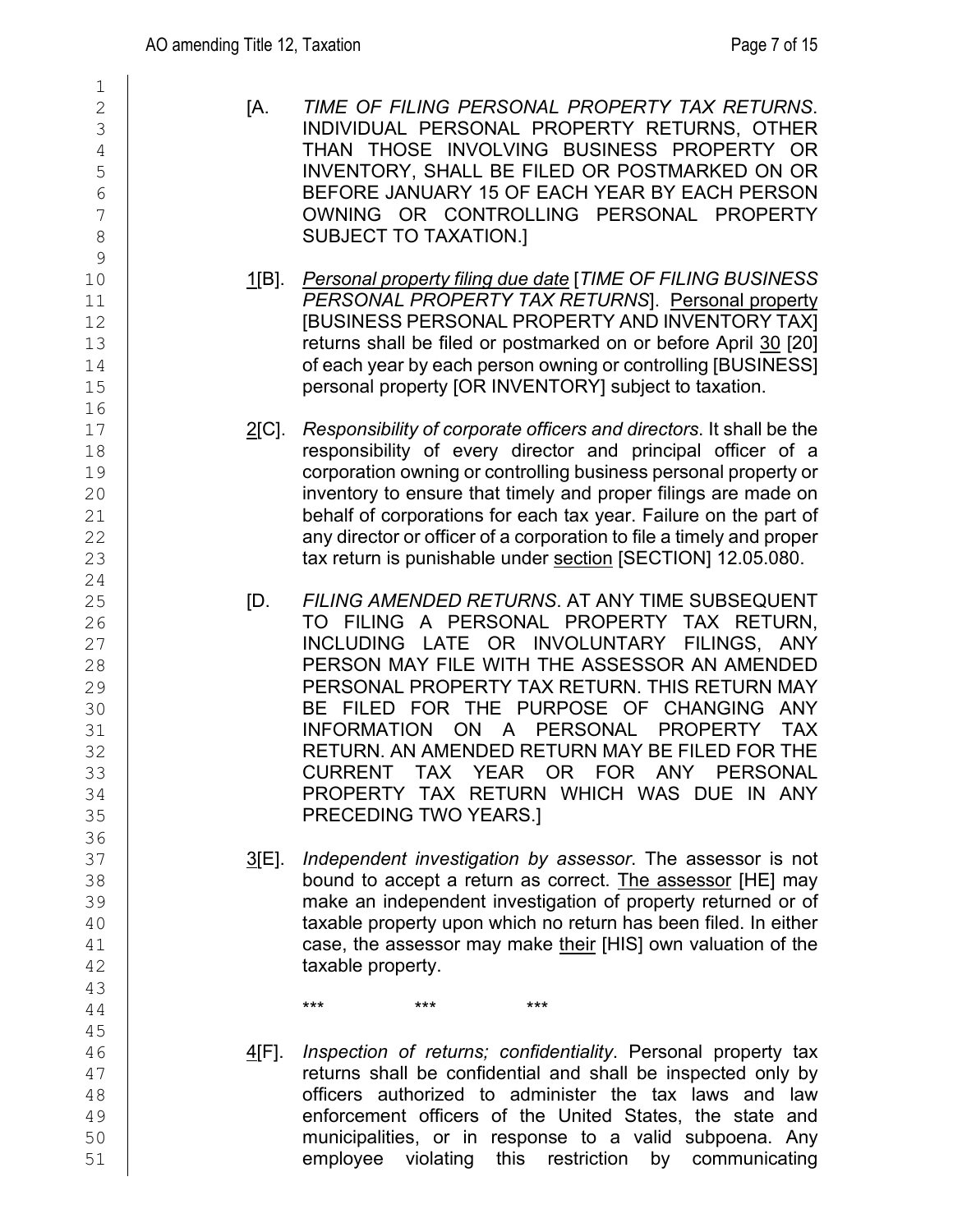| $\mathbf 1$<br>$\overline{c}$<br>3<br>4<br>5                                                                      |               | information obtained from property returns not required to be<br>shown on the assessment roll, or by allowing any person not<br>legally entitled to access to such returns to have access to<br>them, may immediately be discharged from municipal<br>employment, and shall be subject to a penalty under this title.                                                                                                                                                                                                                                                                                                                                                                                                                                           |
|-------------------------------------------------------------------------------------------------------------------|---------------|-----------------------------------------------------------------------------------------------------------------------------------------------------------------------------------------------------------------------------------------------------------------------------------------------------------------------------------------------------------------------------------------------------------------------------------------------------------------------------------------------------------------------------------------------------------------------------------------------------------------------------------------------------------------------------------------------------------------------------------------------------------------|
| $6\phantom{.}6$<br>$\overline{7}$<br>$\,8\,$<br>$\mathsf 9$<br>10<br>11<br>12<br>13<br>14<br>15<br>16<br>17<br>18 | <u>5</u> [G]. | Late filing. A grace period of seven calendar days shall elapse<br>following the filing due date set forth in subsection 1 of this<br>section before a personal property tax return is considered late.<br>A late-filed tax return is subject to penalties and applicable<br>interest under [IF THE PROPERTY TAX WHICH IS LEVIED<br>RESULTS FROM A DELINQUENT FILING OF THE<br>PERSONAL PROPERTY TAX RETURN A PENALTY AND<br>INTEREST SHALL BE APPLIED PURSUANT TOJ section<br>12.10.080. If a return is received less than thirty (30) days prior<br>to the tax billing date, it shall not be accepted as a late-filed<br>return, but instead shall be considered an amended return,<br>pursuant to subsection 7 of this section.                              |
| 19<br>20<br>21<br>22<br>23<br>24<br>25<br>26<br>27<br>28<br>29<br>30<br>31<br>32                                  | <u>6</u> [H]. | Involuntary filing. Where the assessor has reasonable grounds<br>to believe that a person owned taxable personal property on<br>the date the tax liability attached to such property, and such<br>person has failed to file a timely or late return as required by<br>this section, the assessor may prepare and file an involuntary<br>tax return on the owner's behalf. In addition to [PAYMENT OF]<br>the tax due under an involuntary filing, penalties and applicable<br>interest shall also be due [INCLUDE PENALTY AND<br>INTEREST], which shall be calculated under section<br>12.10.080. A taxpayer shall be liable for the taxes stated on an<br>involuntary tax return, together with penalties and applicable<br>interest provided in this chapter. |
| 33<br>34<br>35<br>36<br>37<br>38<br>39<br>40<br>41<br>42                                                          | [I.           | FAILURE TO FILE. FAILURE TO FILE A TIMELY RETURN AS<br>REQUIRED BY THIS CHAPTER ADDS A TEN PERCENT<br>LATE FILING PENALTY TO THE TAX PRINCIPAL. FOR THE<br>PURPOSES OF THIS SECTION, A RETURN<br>- IS<br>CONSIDERED TIMELY SO LONG AS IT IS RECEIVED<br>PRIOR TO THE EXPIRATION OF THE SEVEN-CALENDAR-<br>DAY GRACE PERIOD UNDER SECTION<br>12.10.080.<br>FAILURE TO<br><b>FILE</b><br>TIMELY<br><b>RETURN</b><br>IS.<br><b>ALSO</b><br><b>A</b><br>PUNISHABLE UNDER SECTION 12.05.080.]                                                                                                                                                                                                                                                                        |
| 43<br>44<br>45<br>46<br>47<br>48<br>49<br>50                                                                      | <u>Z.</u>     | Filing amended returns. A taxpayer may file an amended return<br>of any timely, late, or involuntary return within one year of the<br>filing due date set forth in subsection 1 of this section. The<br>amended return is subject to approval by the assessor, or<br>designee. If the taxpayer files an amended return on an<br>involuntary filing, the assessor may reduce the involuntary filing<br>penalty pursuant to 12.10.080A.2.                                                                                                                                                                                                                                                                                                                         |
| 51                                                                                                                | <u>8[J].</u>  | Short form business personal property return. The assessor                                                                                                                                                                                                                                                                                                                                                                                                                                                                                                                                                                                                                                                                                                      |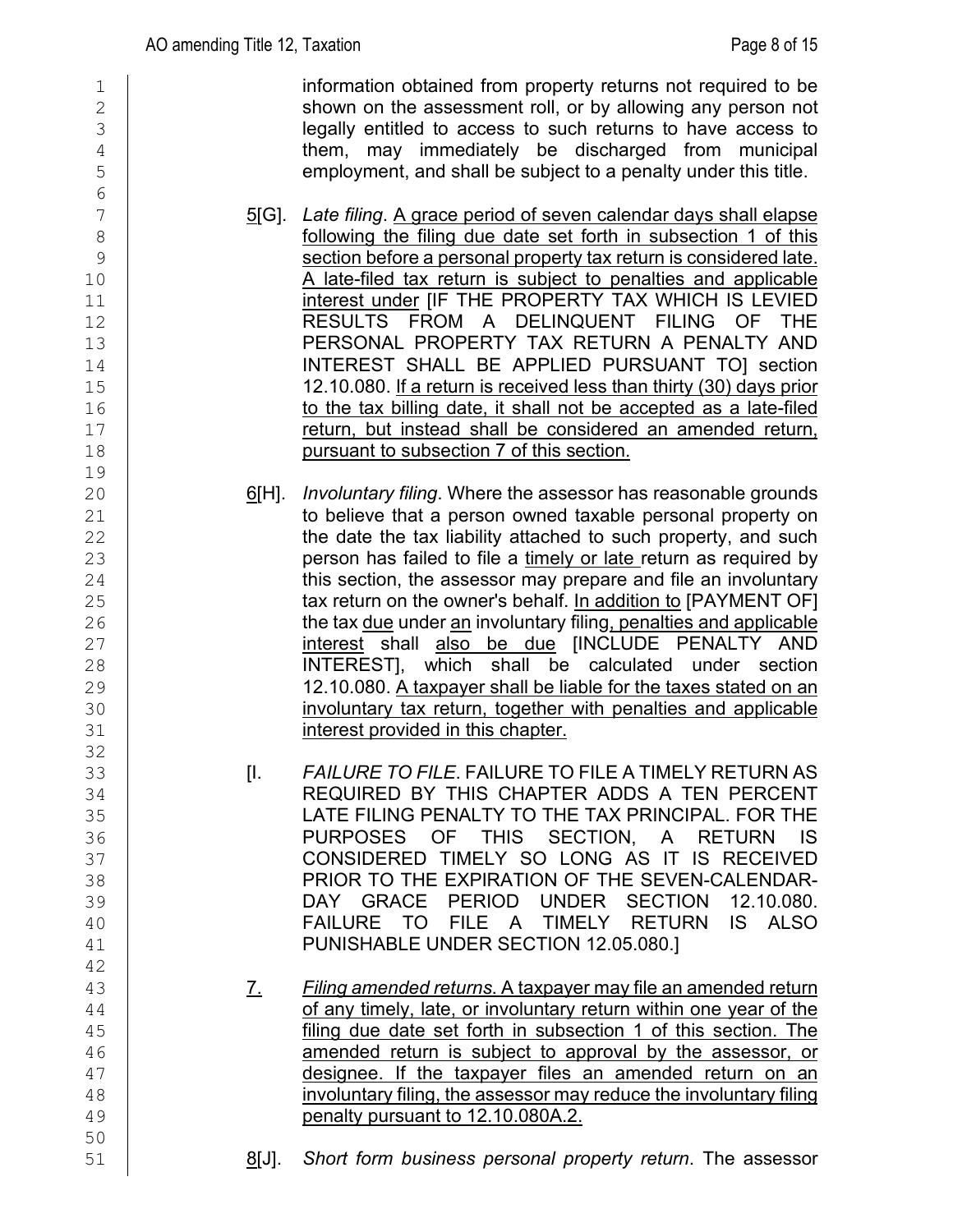1 shall provide a simplified, short form tax return for reporting<br>business personal property with an assessed valuation of less 2 business personal property with an assessed valuation of less<br>3 business personal property with an assessed valuation of less<br>50,000.00. Filing such short form return shall be  $\frac{3}{4}$  than \$5<u>0</u>,000.00. Filing such short form return shall be permitted only for the three consecutive vears subsequent to 4 permitted only for the three consecutive years subsequent to<br>the latest standard, long form business personal property tax 5 the latest standard, long form business personal property tax<br>
Ferrician by the taxpayer on which the assessed value of the  $\begin{array}{c|c} 6 & \phantom{0} & \phantom{0} & \phantom{0} & \phantom{0} & \phantom{0} & \phantom{0} & \phantom{0} & \phantom{0} & \phantom{0} & \phantom{0} & \phantom{0} & \phantom{0} & \phantom{0} & \phantom{0} & \phantom{0} & \phantom{0} & \phantom{0} & \phantom{0} & \phantom{0} & \phantom{0} & \phantom{0} & \phantom{0} & \phantom{0} & \phantom{0} & \phantom{0} & \phantom{0} & \phantom{0} & \phantom{0} & \phantom{0} & \phantom{0$ personal property is less than \$50,000.00. The form will 8 include, among other things, a requirement that the taxpayer<br>9 includest to owning taxable personal property with an overall attest to owning taxable personal property with an overall 10 **b** assessed valuation of less than \$50,000.00.  $\begin{array}{c} 11 \\ 12 \end{array}$ 12 (GAAB 10.05.050, 10.05.070.C; AO No. 85-182, 1-1-86; AO No. 86-211(S-<br>13 1): AO No. 88-158. 5-1-89: AO No. 92-36: AO No. 97-128. § 2. 10-21-97: AO 13 13 1); AO No. 88-158, 5-1-89; AO No. 92-36; AO No. 97-128, § 2, 10-21-97; AO  $14$  No. 2014-42, § 41, 6-21-14) 14 No. 2014-42, § 41, 6-21-14) 15 16<br>17 17 **12.10.045 – Disclosure of ownership data from [OWNERSHIP OF]**  18 **mobile home[S] courts; monthly space rent increase limitation.** 19 20 A. On request by the assessor<u>, or designee</u> [HIS AUTHORIZED<br>21 REPRESENTATIVEI anv mobile home court subiect to AMC title 21 21 REPRESENTATIVE], any mobile home court subject to AMC title 21<br>22 **PERSONS LEASING. RENTING OR OTHERWISE MAKING** 22 **EXAMPLE IN THE REAST EXAMPLE AT A COLL PRIVATE PROPERTY AVAILABLE TO ANOTHER PERSON FOR**<br>23 **EXAMPLE PROPERTY AVAILABLE TO ANOTHER PERSON FOR** 23 PRIVATE PROPERTY AVAILABLE TO ANOTHER PERSON FOR<br>24 LOCATION OF A MOBILE HOME] shall disclose the vacancy rate; 24 LOCATION OF A MOBILE HOME] shall disclose the vacancy rate;<br>25 mobile home owner's name and contact address (if applicable); and 25 mobile home owner's name and contact address (if applicable); and<br>26 monthly rent. [NAME AND MAILING ADDRESS OF THE OWNERS 26 monthly rent. [NAME AND MAILING ADDRESS OF THE OWNERS<br>27 OF THAT MOBILE HOME TO THE ASSESSOR.1 OF THAT MOBILE HOME TO THE ASSESSOR.] 28<br>29 29 B. Mobile home courts subject to AMC title 21 are prohibited from raising<br>30 their monthly space rent by more than the average increase in the 30 their monthly space rent by more than the average increase in the<br>31 Consumer Price Index (CPI) for Urban Alaska over the trailing five (5) 31 Consumer Price Index (CPI) for Urban Alaska over the trailing five (5)<br>32 Calendar vears. calendar years. 33<br>34 34 **\*\*\* \*\*\* \*\*\*** \*\*\* 35<br>36 36 **12.10.060 – Methods of assessment.** 37<br>38 38 A. The assessor shall assess personal property at its full and true value<br>39 as of January 1 of the assessment year, except as provided by state 39 **as of January 1 of the assessment year, except as provided by state** 40 law. 41<br>42 B. Personal property which has a tax situs within the municipality on 43 January 1 of the tax year is subject to taxation at the rates applicable<br>44 to real property in the location within the municipality where the  $\frac{44}{45}$  to real property in the location within the municipality where the <br>45 personal property is most often to be found. 46<br>47 47 C. Private leaseholds, contracts or other interests in land or property<br>48 **C. Contract or held by the United States**, a state or other political 48 cowned or held by the United States, a state or other political<br>49 subdivision shall be taxable to the extent of the full and true value of  $\begin{array}{c|c} 49 & \text{subdivision shall be taxable to the extent of the full and true value of} \\ 50 & \text{that private interest.} \end{array}$ that private interest. 51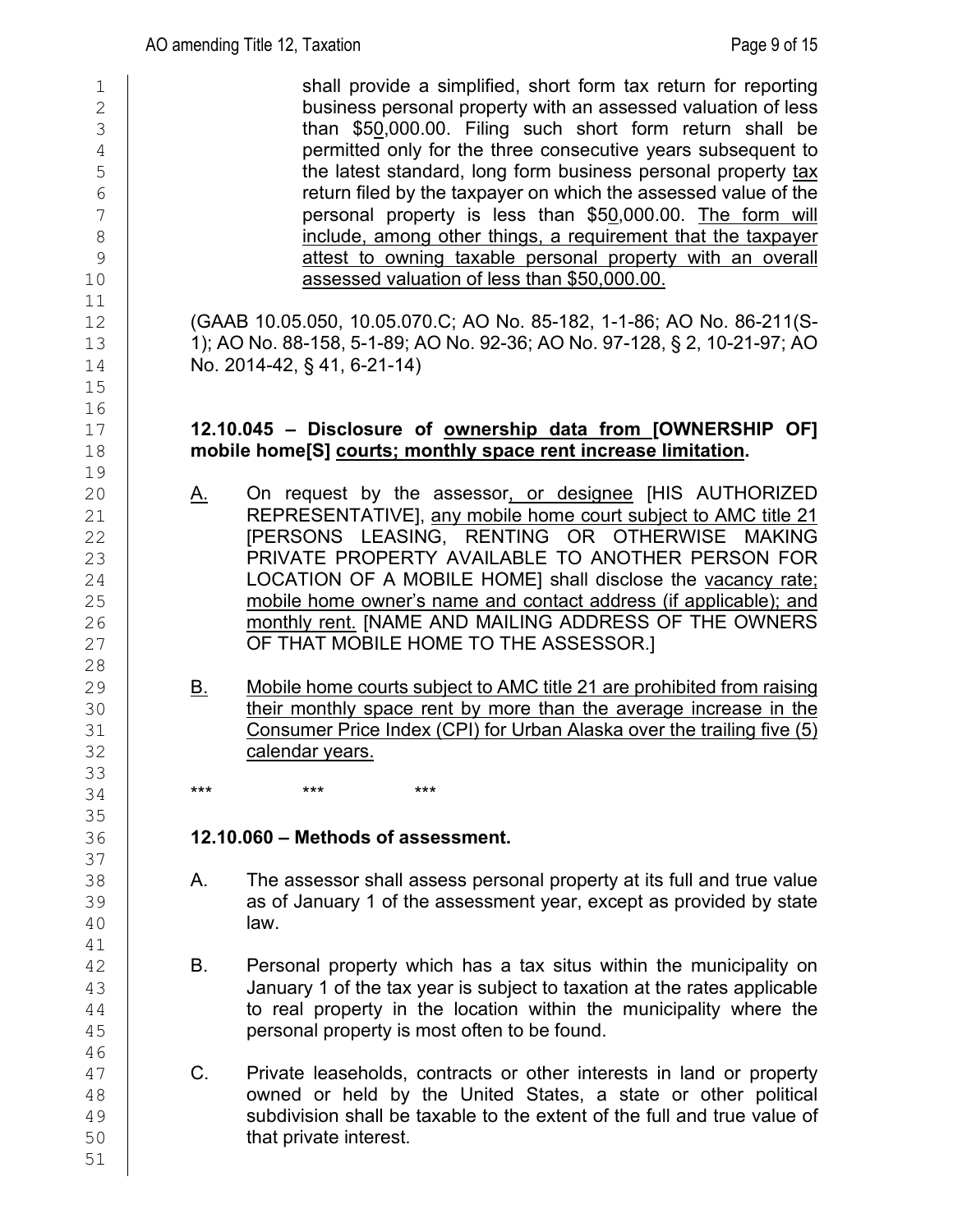# AO amending Title 12, Taxation **Page 10 of 15** and  $P$ age 10 of 15

| 1              | <u>D.</u>     | Non-scheduled commercial aircraft that have been issued an N-           |  |  |
|----------------|---------------|-------------------------------------------------------------------------|--|--|
| $\mathbf{2}$   |               | number by the Federal Aviation Administration (FAA) are subject to a    |  |  |
| 3              |               | flat tax based on weight, regardless of value or condition. Aircraft    |  |  |
| $\overline{4}$ |               | weight is determined using the Manufacturer's Gross Weight with an      |  |  |
| 5              |               | Internal Load (MGWIL). The assessment formula shall be approved         |  |  |
| 6              |               | by the assembly.                                                        |  |  |
| 7              |               |                                                                         |  |  |
| 8              |               | There shall be a rebuttable presumption that all non-scheduled          |  |  |
| 9              |               | commercial aircraft located or operated within the municipality         |  |  |
| 10             |               | are subject to the flat tax provided in subsection D of this            |  |  |
| 11             |               | section.                                                                |  |  |
| 12             |               |                                                                         |  |  |
| 13             |               | Any owner of a non-scheduled commercial aircraft may rebut              |  |  |
| 14             |               | the presumption in subsection D.1 of this section by filing with        |  |  |
| 15             |               | the department a specific, detailed and sworn statement on a            |  |  |
| 16             |               | form provided by the department demonstrating that, in fact, the        |  |  |
| 17             |               | presumption does not apply and the aircraft is not subject to the       |  |  |
| 18             |               | flat tax under this chapter.                                            |  |  |
| 19             |               |                                                                         |  |  |
| 20             | $E[D]$ .      | Methods to be used to assess business inventories are as follows:       |  |  |
| 21             |               |                                                                         |  |  |
| 22             |               | Inventory, in the hands of a retail merchant who holds for sale,<br>1.  |  |  |
| 23             |               | lease or rental, shall be valued at the inventory's cost to the         |  |  |
| 24             |               | merchant, including all costs attributed to placing inventories         |  |  |
| 25             |               | for sale and with a reasonable allowance, based on property             |  |  |
| 26             |               | substitution, for damaged, shop-worn or out-of-date goods.              |  |  |
| 27             |               |                                                                         |  |  |
| 28             |               | A wholesale merchant's inventory shall be valued the same as<br>2.      |  |  |
| 29             |               | for retail merchants as provided in subsection 1 of this                |  |  |
| 30             |               | subsection.                                                             |  |  |
| 31             |               |                                                                         |  |  |
| 32             |               | 3.<br>Inventory held by a manufacturer or processor in the form of      |  |  |
| 33             |               | raw materials shall be valued based on cost, including all costs        |  |  |
| 34             |               | attributed to placing inventories for sale.                             |  |  |
| 35             |               |                                                                         |  |  |
| 36             |               | Business inventories held by manufacturers, wholesalers or<br>4.        |  |  |
| 37             |               | retailers, or by businessmen engaging in any combination of             |  |  |
| 38             |               | manufacture, wholesale or retail trade, shall be valued by              |  |  |
| 39             |               | examining the form, location, quantity, acquisition source and          |  |  |
| 40             |               | probable purchaser.                                                     |  |  |
| 41             |               |                                                                         |  |  |
| 42             |               | 5.<br>Reserved.                                                         |  |  |
| 43             |               |                                                                         |  |  |
| 44             | <u>F</u> [E]. | Personal property shall be assessed once a year as of January 1 of      |  |  |
| 45             |               | the assessment year. Assessments on personal property shall not be      |  |  |
| 46             |               | prorated for the assessment year except as follows: Aircraft or vessels |  |  |
| 47             |               | operated by United States scheduled carriers and operated in            |  |  |
| 48             |               | intrastate, interstate or foreign commerce shall be assessed on an      |  |  |
| 49             |               | apportionment basis. The assessment formula shall be approved by        |  |  |
| 50             |               | the assembly.                                                           |  |  |
| 51             |               |                                                                         |  |  |
|                |               |                                                                         |  |  |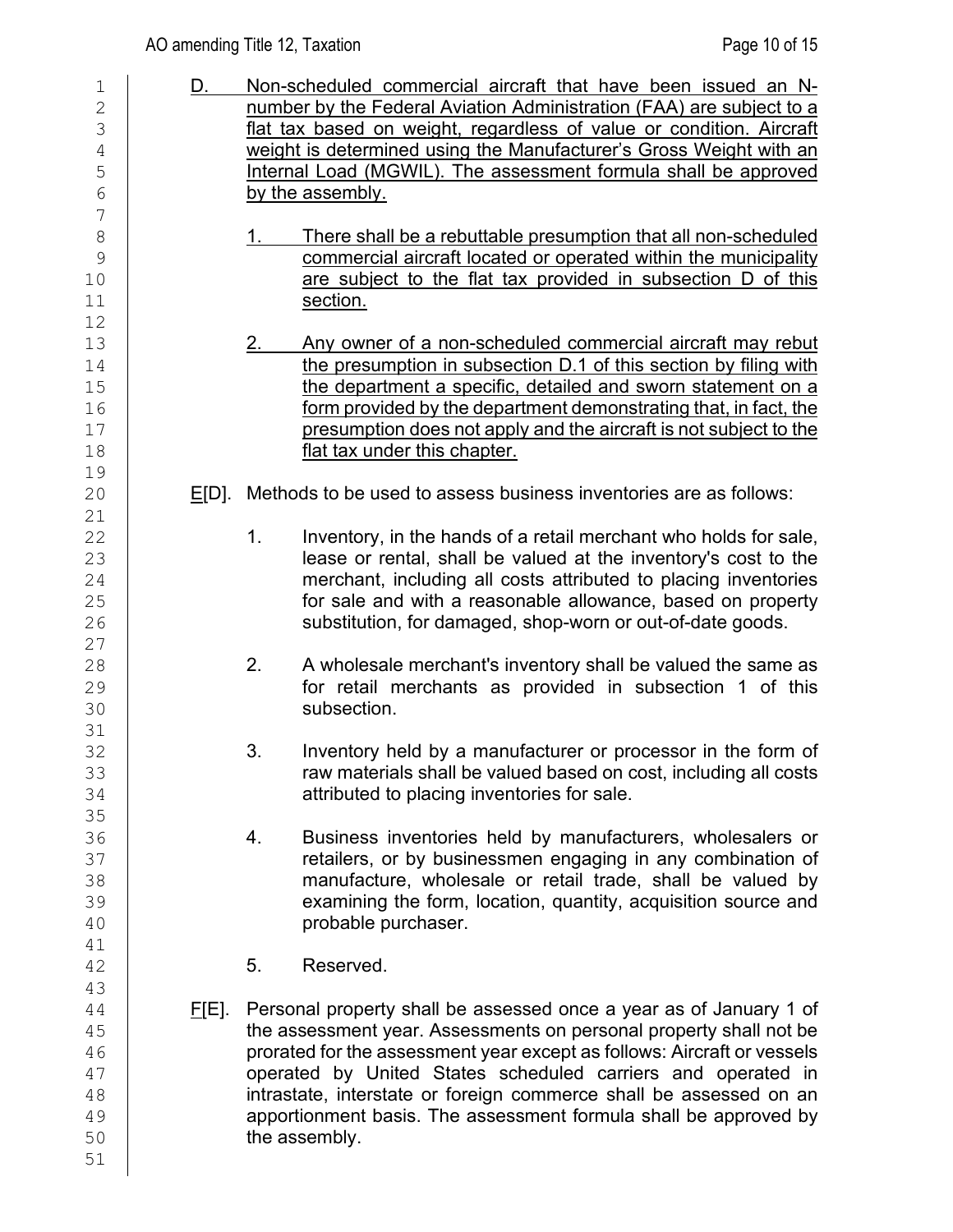| $\mathbf 1$                                                                            | (AO No. 87-102(S); AO No. 2010-81(S-1), § 46, 12-7-10, eff. 1-1-11)                                                                                                                                                                                                                                                                                                                                                                                                                                                                                                                                                                                                                                                                                                                             |
|----------------------------------------------------------------------------------------|-------------------------------------------------------------------------------------------------------------------------------------------------------------------------------------------------------------------------------------------------------------------------------------------------------------------------------------------------------------------------------------------------------------------------------------------------------------------------------------------------------------------------------------------------------------------------------------------------------------------------------------------------------------------------------------------------------------------------------------------------------------------------------------------------|
| $\overline{2}$                                                                         |                                                                                                                                                                                                                                                                                                                                                                                                                                                                                                                                                                                                                                                                                                                                                                                                 |
| 3                                                                                      | $***$<br>***<br>$***$                                                                                                                                                                                                                                                                                                                                                                                                                                                                                                                                                                                                                                                                                                                                                                           |
| $\overline{4}$                                                                         |                                                                                                                                                                                                                                                                                                                                                                                                                                                                                                                                                                                                                                                                                                                                                                                                 |
| 5<br>6                                                                                 | 12.10.080 - Payment of tax; penalties and interest.                                                                                                                                                                                                                                                                                                                                                                                                                                                                                                                                                                                                                                                                                                                                             |
| 7<br>$\,8\,$<br>$\mathcal{G}$<br>10<br>11<br>12<br>13<br>14<br>15                      | Payment of personal property [AND BUSINESS PERSONAL<br><u>A.</u><br>PROPERTY AND INVENTORY] tax shall be made and penalty and<br>interest on delinquent account balances shall be calculated and<br>applied as provided in section 12.15.060.[,] Additional penalties and<br>applicable interest on [EXCEPT WHERE] personal property tax [IS]<br>owing on property listed in a late-filed or an involuntary return [OR A<br>RETURN FILED LATE. IN EITHER CASE, RETURN PAYMENT] shall<br>be calculated and applied [MADE] as follows:                                                                                                                                                                                                                                                            |
| 16                                                                                     | 1.<br><b>Filing penalties. [LATE FILING.]</b>                                                                                                                                                                                                                                                                                                                                                                                                                                                                                                                                                                                                                                                                                                                                                   |
| 17                                                                                     |                                                                                                                                                                                                                                                                                                                                                                                                                                                                                                                                                                                                                                                                                                                                                                                                 |
| 18<br>19<br>20<br>21<br>22<br>23<br>24<br>25<br>26<br>27<br>28<br>29<br>30<br>31<br>32 | Late-filed return. [INITIAL PENALTY.] A late-filed return<br>a.<br>is subject to a [A] penalty of ten percent $(10\%)$ on the tax<br>amount which was due, and the penalty shall be added<br>to [PAID IF] the personal property tax bill [RETURN]<br>after the expiration of the seven-calendar-day grace<br>period set forth in subsection 12.10.040A.5. [WAS<br>FILED LATE AND IF THE BILL WHICH IS SENT ON<br>THAT RETURN IS PAID WITHIN 30 DAYS OF THE<br>DATE OF BILLING. A RETURN FOR THE PURPOSES<br>OF THIS CHAPTER SHALL BE CONSIDERED LATE IF<br>NO RETURN HAS BEEN RECEIVED BEFORE SEVEN<br>CALENDAR DAYS HAVE ELAPSED FROM THE DATE<br>UPON WHICH THE RETURN IS DUE. AT THE<br>EXPIRATION OF<br>SEVEN-CALENDAR-DAY<br><b>THE</b><br>PERIOD THE RETURN<br><b>GRACE</b><br>WILL<br>BЕ |
| 33<br>34                                                                               | CONSIDERED UNTIMELY AND THE PENALTY WILL<br>BE ADDED.]                                                                                                                                                                                                                                                                                                                                                                                                                                                                                                                                                                                                                                                                                                                                          |
| 35                                                                                     |                                                                                                                                                                                                                                                                                                                                                                                                                                                                                                                                                                                                                                                                                                                                                                                                 |
| 36<br>37<br>38<br>39<br>40<br>41<br>42<br>43                                           | Involuntary return. A penalty of twenty percent (20%) on<br>b.<br>the tax amount which was due on an involuntary return<br>shall be added to the personal property tax billing<br>associated with the involuntary return. The assessor<br>may reduce this penalty to ten percent (10%) upon the<br>receipt and approval of a taxpayer's amendment of an<br>involuntary filing within the<br>time<br>allowed<br>under<br>subsection 12.10.040A.7.                                                                                                                                                                                                                                                                                                                                                |
| 44                                                                                     |                                                                                                                                                                                                                                                                                                                                                                                                                                                                                                                                                                                                                                                                                                                                                                                                 |
| 45<br>46<br>47<br>48                                                                   | <b>Payment</b> [ADDITIONAL] penalty. If the tax bill which is sent on<br>2[B]<br>a late-filed or involuntary return [THAT WAS FILED LATE] is<br>not paid within 30 days from the date of billing, then an<br>additional [TEN PERCENT] penalty shall be applied as                                                                                                                                                                                                                                                                                                                                                                                                                                                                                                                               |
| 49<br>50<br>51                                                                         | provided in section 12.15.060. [THIS SHALL MEAN THAT A<br>TOTAL PENALTY OF 20 PERCENT ON THE ORIGINAL TAX<br>AMOUNT SHALL BE APPLIED.]                                                                                                                                                                                                                                                                                                                                                                                                                                                                                                                                                                                                                                                          |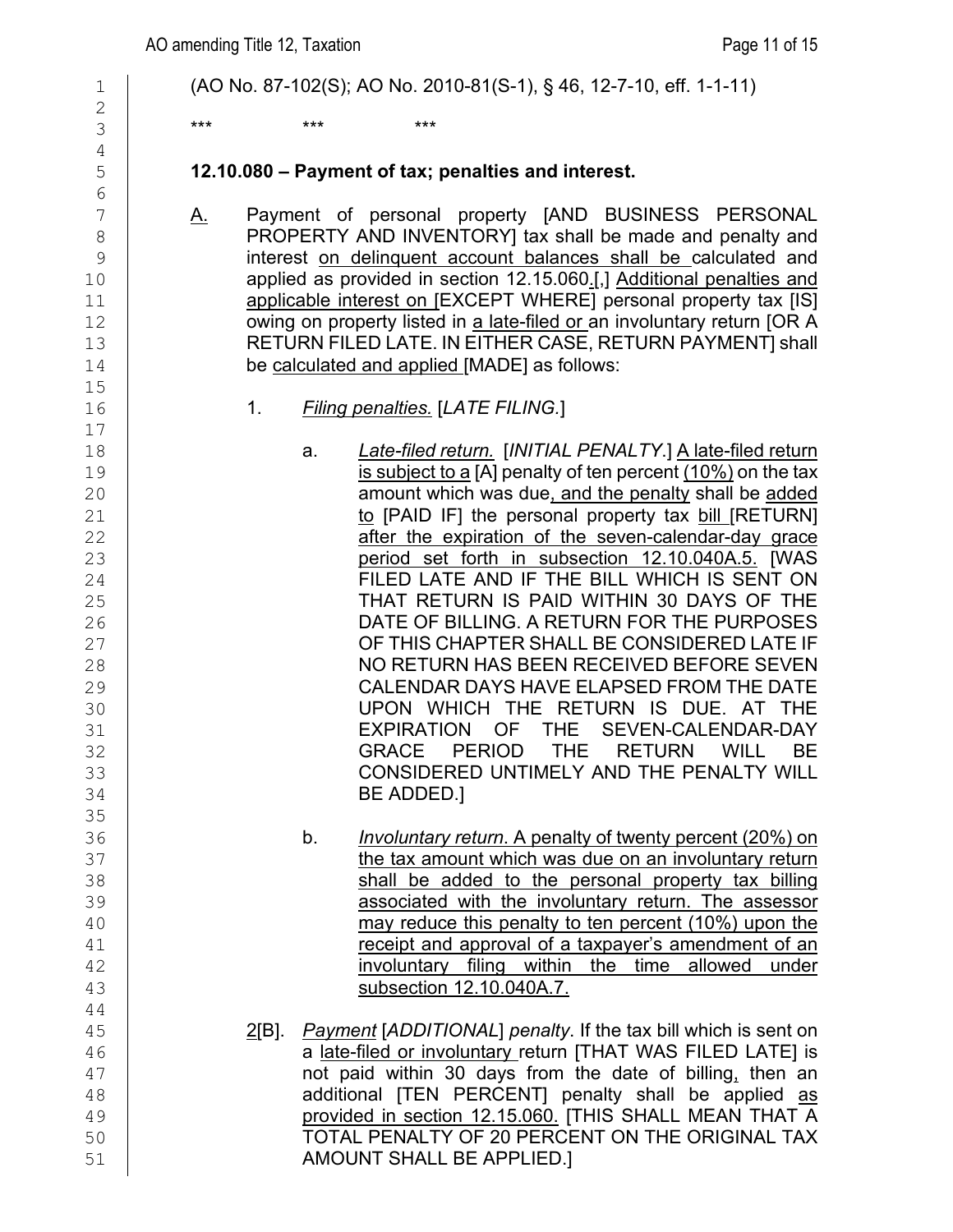| 1                                                                   |             |                                                                                                                                                                                                                                                                                                                                                                                                                                                                                                                                                                                                                                                                                                      |
|---------------------------------------------------------------------|-------------|------------------------------------------------------------------------------------------------------------------------------------------------------------------------------------------------------------------------------------------------------------------------------------------------------------------------------------------------------------------------------------------------------------------------------------------------------------------------------------------------------------------------------------------------------------------------------------------------------------------------------------------------------------------------------------------------------|
| $\overline{2}$<br>3<br>4<br>5<br>6<br>7<br>8<br>9<br>10<br>11<br>12 |             | $3$ [C].<br><i>Interest.</i> In addition to the penalties <sup>[Y]</sup> provided in this section,<br>interest calculated in accordance with section 12.15.060 shall<br>be applied only after [THE] thirty (30) days from the billing date<br>of [THE BILLING ON] a late or involuntary filing have elapsed.<br>Interest [WHEN INTEREST IS TO BE APPLIED IT] shall be<br>computed on a monthly basis for the period beginning with the<br>[FROM THE] original due date of the return. [TAX WAS DUE<br>ON THE ORIGINAL ASSESSMENT ROLL TO THE DATE OF<br>PAYMENT AND SHALL ALSO INCLUDE INTEREST ON THE<br>PORTION OF THE MONTH IN WHICH THE TAX PAYMENT<br>WAS DUE ON THE ORIGINAL ASSESSMENT ROLL.] |
| 13<br>14<br>15<br>16<br>17<br>18<br>19                              |             | [2.<br>INVOLUNTARY FILING. PAYMENT OF TAXES ON AN<br>INVOLUNTARY FILING SHALL BE MADE IN THE SAME<br><b>SAME</b><br><b>AND</b><br><b>WITH</b><br><b>THE</b><br><b>PENALTIES</b><br><b>AND</b><br><b>MANNER</b><br><b>AS</b><br><b>INTEREST</b><br><b>PROVIDED</b><br><b>FOR</b><br><b>LATE</b><br><b>FILING</b><br>IN<br>SUBSECTION 1 OF THIS SECTION.]                                                                                                                                                                                                                                                                                                                                              |
| 20<br>21                                                            |             | (AO No. 85-182, 1-1-86; AO No. 88-158, 5-1-89; AO No. 92-36)                                                                                                                                                                                                                                                                                                                                                                                                                                                                                                                                                                                                                                         |
| 22<br>23                                                            |             | 12.10.090 – Decals for personal property. (Repealed)                                                                                                                                                                                                                                                                                                                                                                                                                                                                                                                                                                                                                                                 |
| 24<br>25<br>26<br>27<br>28<br>29                                    | [A.         | <b>ISSUANCE, EVERY PERSON OR BUSINESS WHICH HAS FILED A</b><br>PROPERTY TAX<br><b>RETURN</b><br><b>INDICATING</b><br><b>SUCH</b><br>PERSONAL<br>OWNERSHIP MAY BE ISSUED BY THE ASSESSOR OF THE<br>MUNICIPALITY A DECAL FOR EACH OF THE INDIVIDUAL<br><b>OBJECTS INDICATED.</b>                                                                                                                                                                                                                                                                                                                                                                                                                       |
| 30<br>31<br>32<br>33<br>34                                          | Β.          | EXCEPTIONS. REQUIREMENTS FOR<br>DECALS SHALL<br><b>NOT</b><br>APPLY TO PROPERTY OWNED BY<br>THE STATE OR ANY<br>POLITICAL SUBDIVISION THEREOF OR BY THE UNITED STATES<br>GOVERNMENT.                                                                                                                                                                                                                                                                                                                                                                                                                                                                                                                 |
| 35<br>36<br>37<br>38<br>39<br>40<br>41<br>42<br>43<br>44<br>45      | $C_{\cdot}$ | FORM AND DISPLAY. THE DECALS' DESIGN AND MATERIAL MAY<br>BE CHOSEN BY THE ASSESSOR. SUCH DECALS WHEN ISSUED<br>SHALL BE PLACED IN A PROMINENT AND VISIBLE PLACE ON<br>THE VEHICLE. IN THE CASE OF A MOBILE HOME, THE DECAL<br>MUST BE DISPLAYED ON THE RIGHT SIDE OF THE FRONT<br>WINDOW, OR, IF NO WINDOW IS AVAILABLE, ON A PROMINENT<br>PLACE ON THE RIGHTHAND SIDE OF THE MOBILE HOME. IN THE<br>CASE OF AN AIRCRAFT. THE DECAL MUST BE DISPLAYED ON<br>THE RIGHT SIDE OF THE VERTICAL STABILIZER AS<br>DETERMINED FROM LOOKING FROM THE FRONT OF THE<br>AIRCRAFT TO THE TAIL.                                                                                                                   |
| 46<br>47<br>48<br>49<br>50<br>51                                    | D.          | TRANSFER. THE DECALS ISSUED UNDER THE PROVISIONS OF<br>THIS SECTION SHALL NOT BE TRANSFERABLE FROM ONE<br>VEHICLE TO ANOTHER. HOWEVER, ANY PERSON OR BUSINESS<br>WHICH SELLS OR OTHERWISE DISPOSES OF A VEHICLE WITH<br>A DECAL ON IT MAY LEAVE THE DECAL ON SUCH VEHICLE.                                                                                                                                                                                                                                                                                                                                                                                                                           |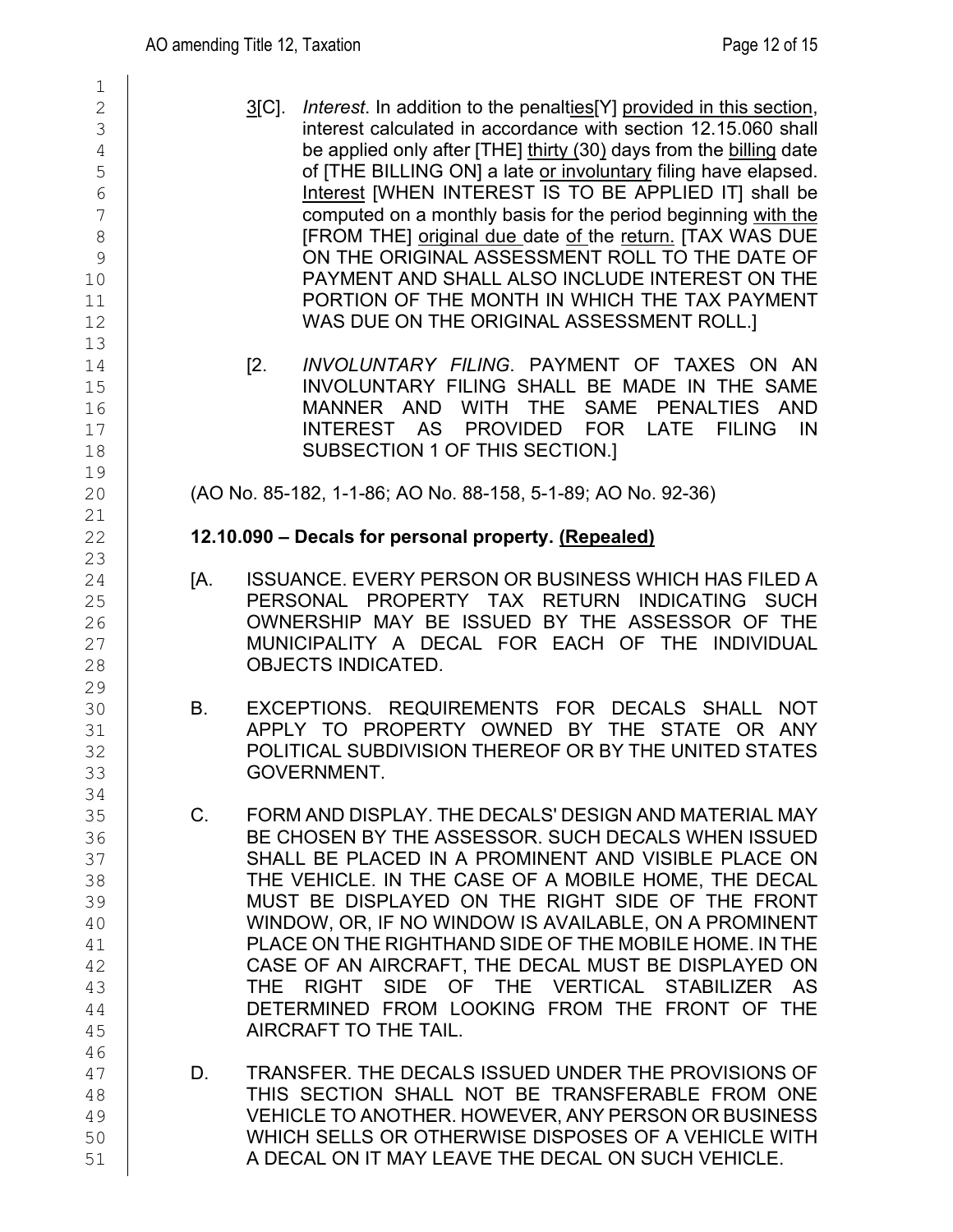$\mathbb{R}$ 

| ᅩ<br>$\mathbf{2}$<br>3<br>$\overline{4}$        | Е.                      | <b>TIME OF AFFIXATION</b><br><b>SUBJECT PROPERTY</b>                                                                  |     |
|-------------------------------------------------|-------------------------|-----------------------------------------------------------------------------------------------------------------------|-----|
| 5<br>$\overline{6}$<br>$\overline{7}$<br>8<br>9 | F.                      | PENALTY. FAILURE C<br>TO AFFIX THE DE<br><b>SUBJECT THE PERSO</b><br>THAN \$200.00 FOR E<br><b>NOT BEEN AFFIXED.]</b> |     |
| 10<br>11                                        |                         | (GAAB 10.10.030-10.10.080                                                                                             |     |
| 12<br>13                                        | ***                     | ***                                                                                                                   | *** |
| 14<br>15<br>16<br>17                            | therefore not set out): | Section 4. Anchorage Municipal C<br>hereby amended to read as follows (t                                              |     |
| 18<br>19                                        |                         | 12.15.010 - Property subjec                                                                                           |     |
| 20<br>21                                        | ***                     | ***                                                                                                                   | *** |
| 22<br>23<br>24<br>25<br>26                      | В.                      | Certain mobile home<br>12.10.010A.2., [SECT<br>HAVING A TAX SITI<br>classified as real prope                          |     |
| 27<br>28<br>29<br>30<br>31                      | [C.                     | <b>MOBILE HOME PARK</b><br><b>AVAILABLE TO THE A</b><br>AND ADDRESSES OI<br><b>LOCATED WITHIN TH</b>                  |     |
| 32<br>33                                        |                         | (GAAB 10.05.020; AO 220-76                                                                                            |     |
| 34<br>35                                        | ***                     | ***                                                                                                                   | *** |
| 36<br>37                                        |                         | $12.15.015 - Real property$                                                                                           |     |
| 38<br>39                                        | ***                     | ***                                                                                                                   | *** |
| 40<br>41<br>42                                  | В.                      | Definitions. For purpose<br>words are defined as:                                                                     |     |
| 43<br>44<br>45<br>46                            |                         | [REAL PROPERTY<br>REGARDLESS OF THE CL<br>PERSONAL OR REAL PROP                                                       |     |
| 47<br>48                                        | ***                     | ***                                                                                                                   | *** |
| 49                                              |                         |                                                                                                                       |     |

| 2  | Е.                      |                                           |       | TIME OF AFFIXATION. SUCH DECALS MUST BE AFFIXED TO THE                              |  |
|----|-------------------------|-------------------------------------------|-------|-------------------------------------------------------------------------------------|--|
| 3  |                         |                                           |       | SUBJECT PROPERTY NO LATER THAN JUNE 15 OF EACH YEAR.                                |  |
| 4  |                         |                                           |       |                                                                                     |  |
| 5  | F.,                     |                                           |       | PENALTY, FAILURE ON THE PART OF A PERSON OR BUSINESS                                |  |
| 6  |                         |                                           |       | TO AFFIX THE DECALS TO REQUIRED PROPERTY WILL                                       |  |
| 7  |                         |                                           |       | SUBJECT THE PERSON OR BUSINESS TO A FINE OF NOT MORE                                |  |
| 8  |                         |                                           |       | THAN \$200.00 FOR EACH VEHICLE ON WHICH THE DECAL HAS                               |  |
| 9  |                         | NOT BEEN AFFIXED.]                        |       |                                                                                     |  |
| 10 |                         |                                           |       |                                                                                     |  |
| 11 |                         | (GAAB 10.10.030-10.10.080)                |       |                                                                                     |  |
| 12 |                         |                                           |       |                                                                                     |  |
| 13 | $***$                   | $***$                                     | $***$ |                                                                                     |  |
| 14 |                         |                                           |       |                                                                                     |  |
| 15 | <b>Section 4.</b>       |                                           |       | Anchorage Municipal Code chapter 12.15, Real Property Taxation, is                  |  |
| 16 |                         |                                           |       | hereby amended to read as follows (the remainder of the chapter is not affected and |  |
| 17 | therefore not set out): |                                           |       |                                                                                     |  |
| 18 |                         |                                           |       |                                                                                     |  |
| 19 |                         | 12.15.010 – Property subject to taxation. |       |                                                                                     |  |
| 20 | $***$                   | ***                                       | $***$ |                                                                                     |  |
| 21 |                         |                                           |       |                                                                                     |  |

- in mobile homes, [EXCEPT] as provided by subsection 12.10.010A.2., [SECTION 12.10.010.A.2, ALL MOBILE HOMES NG A TAX SITUS WITHIN THE MUNICIPALITY] shall be ified as real property.
- ILE HOME PARK OWNERS OR MANAGERS SHALL MAKE LABLE TO THE ASSESSOR OR HIS DESIGNEE THE NAMES ADDRESSES OF THE OWNERS OF ALL MOBILE HOMES ATED WITHIN THE MOBILE HOME PARK.]

5.020; AO 220-76, § 1, 11-16-76)

# **12.15.015 – Real property exemptions.**

*itions*. For purposes of this section 12.15.015 only, the following s are defined as:

 [*REAL PROPERTY* SHALL INCLUDE A MOBILE HOME, ISS OF THE CLASSIFICATION OF A MOBILE HOME AS OR REAL PROPERTY ELSEWHERE IN THIS CODE.]

**12.15.025 – Disaster tax relief.**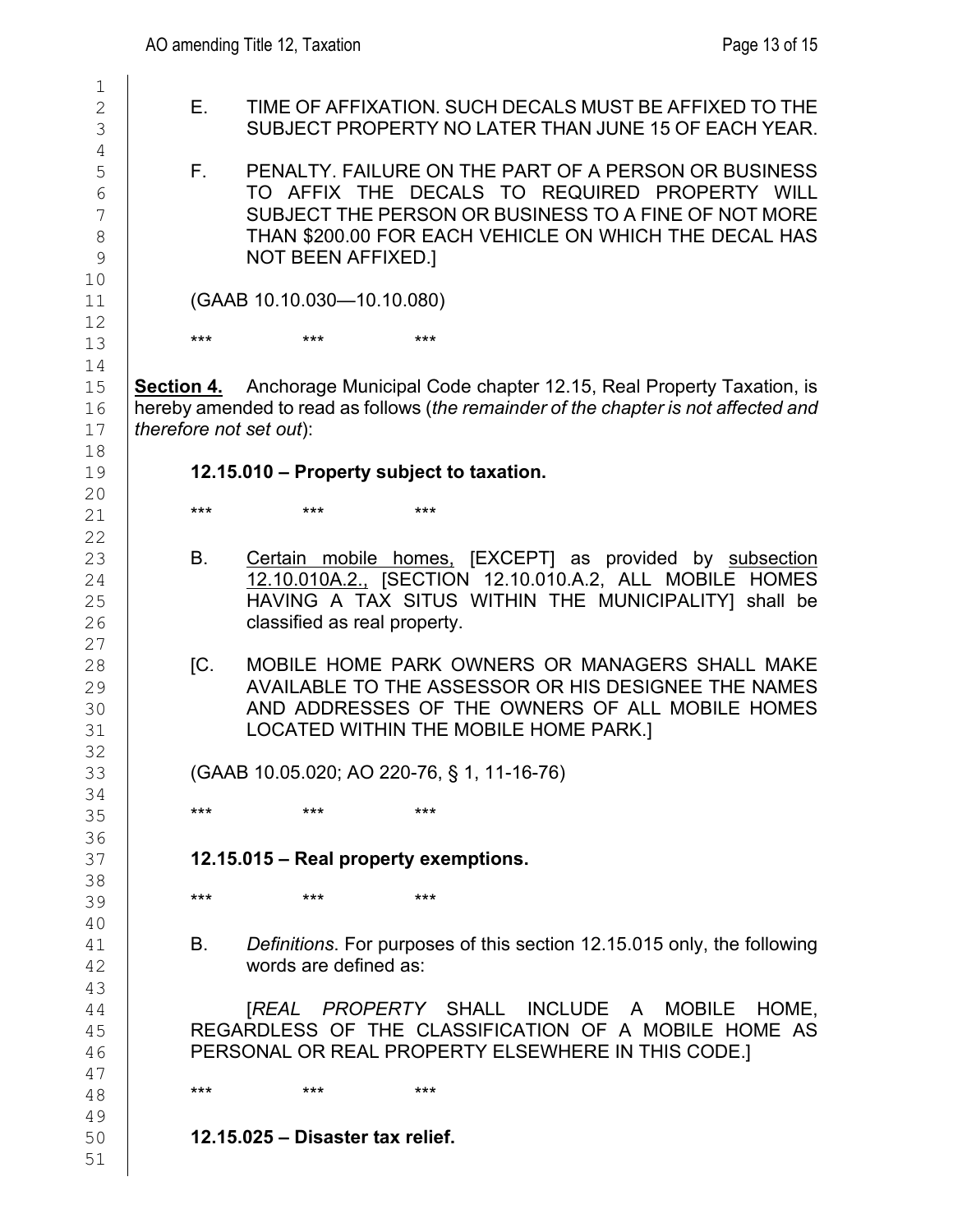3 A. *Definitions*. The following words, when used in this section, shall have the meanings ascribed to them below:

8 **Real property shall mean improvements, impacted by the disaster,**<br>9 **Real property shall mean improvements, impacted by the disaster,** owned by the applicant.

11 [1. FOR PURPOSES OF THIS SECTION ON DISASTER TAX<br>12 **RELIEF ONLY. IMPROVEMENTS SHALL ALSO INCLUDE** 12 RELIEF ONLY, IMPROVEMENTS SHALL ALSO INCLUDE<br>13 MOBILE HOMES OWNED BY THE APPLICANT. EVEN IF 13 MOBILE HOMES OWNED BY THE APPLICANT, EVEN IF  $14$ 14 THE UNDERLYING LAND IS NOT OWNED BY THE 15 APPLICANT.1

### 19 **12.15.060 – Payment.**

21 A. *Installments*. Any taxpayer may pay the property tax for the year in two  $\begin{array}{c|c} 22 & \text{installments of equal amounts except if [WHEN] the property tax} \ 23 & \text{installment amounts for the year total $20.00 IAMOUNTS TO $10.001$} \end{array}$  $\frac{23}{24}$  installment amounts for the year total \$20.00 [AMOUNTS TO \$10.00] or less.

26 **\*\*\* \*\*\* \*\*\* \*\*\*** 

28 C. *Delinquency*.

30 1. If an installment is not paid in full before the due date, the<br>31 **1. The University of the definition** unpaid balance of that installment becomes delinguent and 31 degrees of that installment becomes delinquent and 32 penalty, interest and costs accrue as follows:

36 b. *Accrual of interest*. In addition to the penalty set out in 37 Subsection C.1.a of this section, interest shall be section, interest shall be section, interest shall be seed on the unpaid balance of delinquent taxes. No 38 charged on the unpaid balance of delinquent taxes. No<br>39 **charged on the unpaid balance of delinquent taxes. No**<br>39 39 **interest shall be applied until the first day of the month**<br>40 **interest shall be applied until the first day of the month** 40 **following the due date of the original tax bill. When**<br>41 **following the due date of the original tax bill. When**  $\begin{array}{c|c} 41 & \textcolor{red}{\text{31}} \\ 42 & \textcolor{red}{\text{42}} \end{array}$  interest is to be applied, it shall be calculated on a 42 monthly basis. [IN ADDITION, INTEREST SHALL BE 43 COLLECTED FOR THE PERIOD OF TIME WHICH IS 44 THE PORTION OF THE MONTH IN WHICH THE TAX<br>45 BILL WAS DUE AND DELINQUENT.1 BILL WAS DUE AND DELINQUENT.]

49 (GAAB 10.05.035, 10.05.070; AO No. 85-182, 1-1-86; AO No. 86-107(S), 1-<br>50 1-86; AO No. 88-158; AO No. 98-165(S), § 1, 5-1-99) 50 1-86; AO No. 88-158; AO No. 98-165(S), § 1, 5-1-99)

1 \*\*\* \*\*\* \*\*\* \*\*\*  $\frac{2}{3}$ 5 6 \*\*\* \*\*\* \*\*\* \*\*\* 7 10<br>11 16<br>17 17 **\*\*\* \*\*\* \*\*\* \*\*\*** 18<br>19 20<br>21  $\frac{25}{26}$  $\begin{array}{c} 27 \\ 28 \end{array}$ 29<br>30 33  $34$  \*\*\* \*\*\* \*\*\* \*\*\* 35<br>36 46<br>47 47 **\*\*\* \*\*\* \*\*\* \*\*\*** 48<br>49

51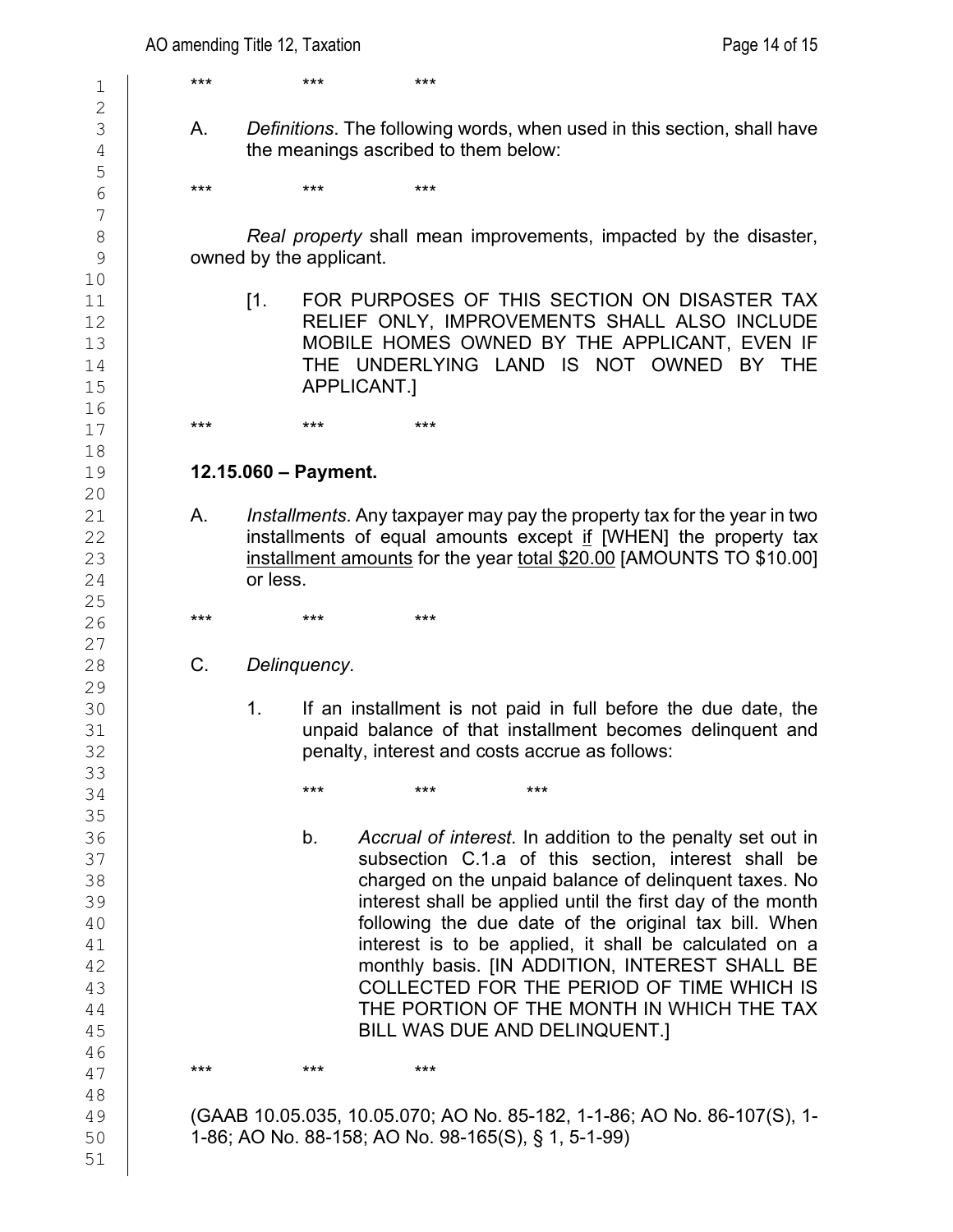1 **12.15.065 – Tax penalty waiver.**  $\frac{2}{3}$ 3 \*\*\* \*\*\* \*\*\* \*\*\* 4<br>5 5 B. *Definitions*. The following words, when used in this section, shall have the meanings ascribed to them below: the meanings ascribed to them below: 7 8 **\*\*\* \*\*\* \*\*\* \*\*\*** \*\*\* 9 10 *Property tax due date* shall mean the first or second real property tax 11 installment payment due dates for the current tax year, whereby the first half<br>12 due date shall, by default, occur on June 30 and the second half due date, due date shall, by default, occur on June 30 and the second half due date,<br>13 by default, shall occur on August 31, unless otherwise modified 13 by default, shall occur on August 31, unless otherwise modified<br>14 **IESTABLISHEDI** by assembly resolution IFOR THE CURRENT TAX YEAR 14 **ESTABLISHED**] by assembly resolution [FOR THE CURRENT TAX YEAR (GENERALLY JUNE 15 AND AUGUST 15)]. (GENERALLY JUNE 15 AND AUGUST 15)]. 16<br>17 17 **\*\*\* \*\*\* \*\*\* \*\*\*** 18<br>19 19 (AO No. 2017-106, § 1, 6-15-17) 20<br>21 21 **\*\*\* \*\*\* \*\*\*** \*\*\*  $\frac{22}{23}$ 23 **Section 5.** This ordinance shall be effective, after passage and approval by the 24 **Assembly, on September 1, 2021** and shall be applicable to assessment and billing 24 Assembly, on September 1, 2021 and shall be applicable to assessment and billing<br>25 functions associated with tax year 2022. Any property tax accounts billed for tax 25 functions associated with tax year 2022. Any property tax accounts billed for tax<br>26 year 2021 mailed on or after September 1, 2021 shall follow the 2021 tax year 26 year 2021 mailed on or after September 1, 2021 shall follow the 2021 tax year  $27$  requirements which precede the effective date of this ordinance. requirements which precede the effective date of this ordinance. 28 29<br>30 30 PASSED AND APPROVED by the Anchorage Assembly this \_\_\_\_\_\_\_ day<br>31 of <br>9220. of \_\_\_\_\_\_\_\_\_\_\_\_\_\_\_\_, 2020. 32 33 34 35<br>36 36 **Chair** 37 | ATTEST: 38 39 40<br>41 Municipal Clerk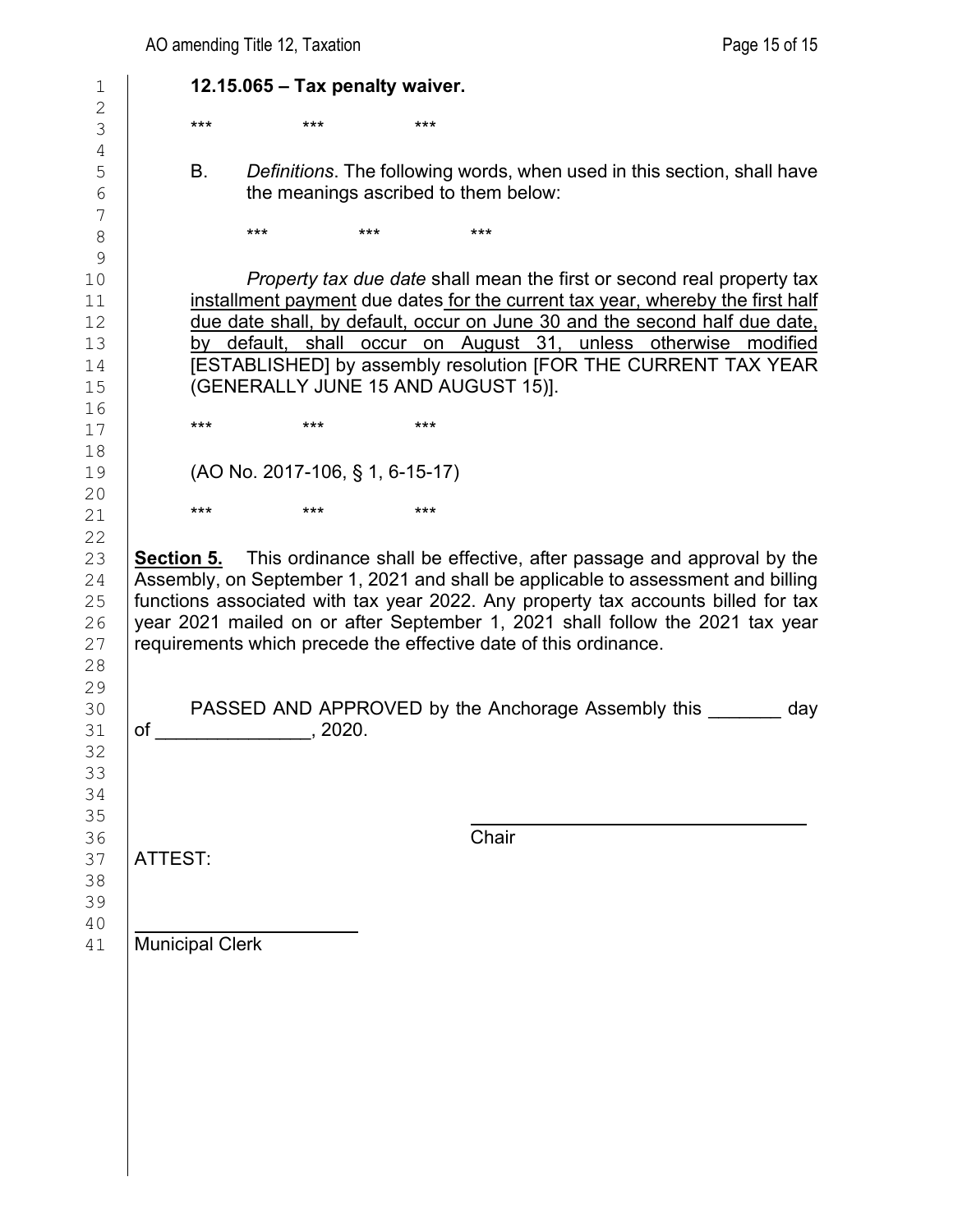# **Exhibit A: Chapter 12.08, Registration and Taxation of Aircraft**

# **Code being repealed**

#### **TITLE 12 – TAXATION**

#### **Chapter 12.08 REGISTRATION AND TAXATION OF AIRCRAFT**

#### **12.08.005 - Definitions.**

The following words, terms and phrases, when used in this chapter, shall have the meanings ascribed to them in this section, except where the context clearly indicates a different meaning:

*Aircraft* means gliders, hot air balloons and all motor powered aircraft capable of being manned.

*Department* means the Municipality of Anchorage finance department.

(AO No. 94-211, § 1, 1-1-95)

**Cross reference—** Definitions and rules of construction generally, § 1.05.020.

#### **12.08.010 - Aircraft registration.**

- A. Except as otherwise provided in this chapter, all persons owning any interest in an aircraft located or operated within the municipality shall register such aircraft in accordance with this chapter.
	- 1. There shall be a rebuttable presumption that the following aircraft are located or operated within the municipality and subject to registration:
		- a. Aircraft whose Federal Aviation Administration registration shows a residence, business or mailing address of the owner located within the municipality;
		- b. Aircraft whose owner has a business, residence or mailing address within the municipality; or
		- c. Aircraft located at any site owned by the owner or operator of the aircraft or aircraft for which the owner or operator thereof parks or pays a fee for the privilege of locating such aircraft at a site within the municipality for 60 days or more during the registration year.
	- 2. Any owner of an aircraft may rebut the presumption in subsection A.1 of this section by filing with the department a specific, detailed and sworn statement on a form provided by the department demonstrating that in fact the presumption does not apply and the aircraft is not subject to registration under this chapter.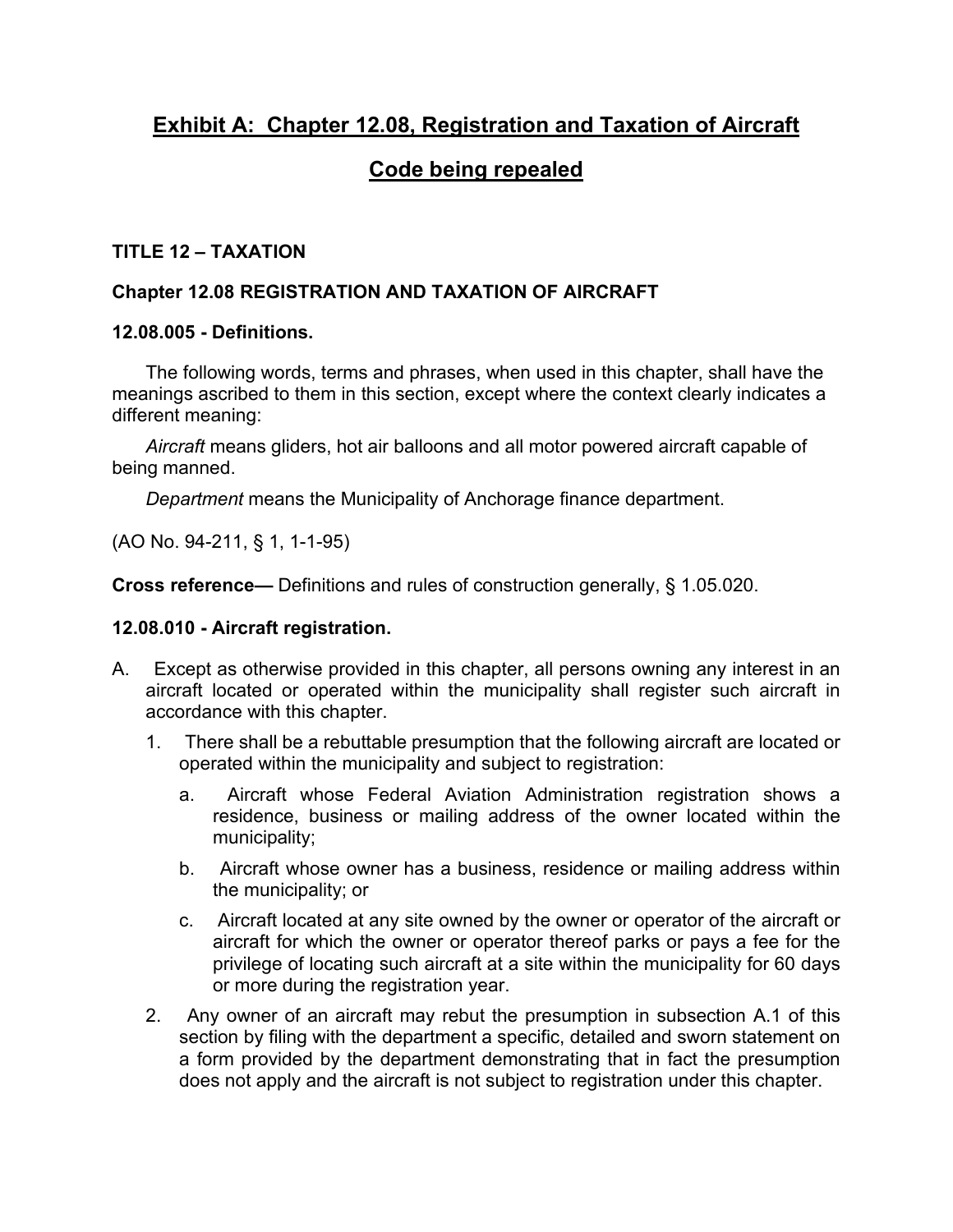- 3. This chapter does not apply to aircraft subject to the provisions of section 12.10.060.E.
- B. The owner of an aircraft required to be registered under this chapter shall apply for registration and pay the registration tax no later than the last day of the second month after the month in which the aircraft becomes subject to registration.
- C. The registration requirements of this chapter are in addition to any other license, permit or registration required by law.

(AO No. 94-211, § 1, 1-1-95)

#### **12.08.020 - Application for registration certificate.**

- A. Every owner of an aircraft subject to registration shall apply to the department for a registration certificate upon a form furnished by the department. The application shall be signed by the owner and contain the following:
	- 1. The name and residence and business addresses and telephone numbers of the owner.
	- 2. A description of the aircraft, including the year, make and model, the number of engines, FAA registration number, and tiedown location.
	- 3. Such other information required by the department.

(AO No. 94-211, § 1, 1-1-95)

#### **12.08.030 - Denial and revocation of registration.**

- A. The department may deny an application for registration or renewal of registration and may revoke a certificate of registration, upon any of the following grounds:
	- 1. The application contains a false or fraudulent statement or the applicant has failed to furnish required information or reports required under this chapter.
	- 2. The applicant is not required or eligible to register the aircraft.
	- 3. The required tax, penalties or interest for the year of registration has not been paid as required under this chapter.

(AO No. 94-211, § 1, 1-1-95)

#### **12.08.040 - Registration year and expiration; renewal; notices.**

A. The registration of an aircraft under this chapter shall be effective for one year from the first day of the month following the month in which the aircraft became subject to registration and expires on the last day of the 12th month following the date of issue. The registration expiration date of an aircraft registered under this chapter shall not be changed if the ownership of the aircraft is transferred.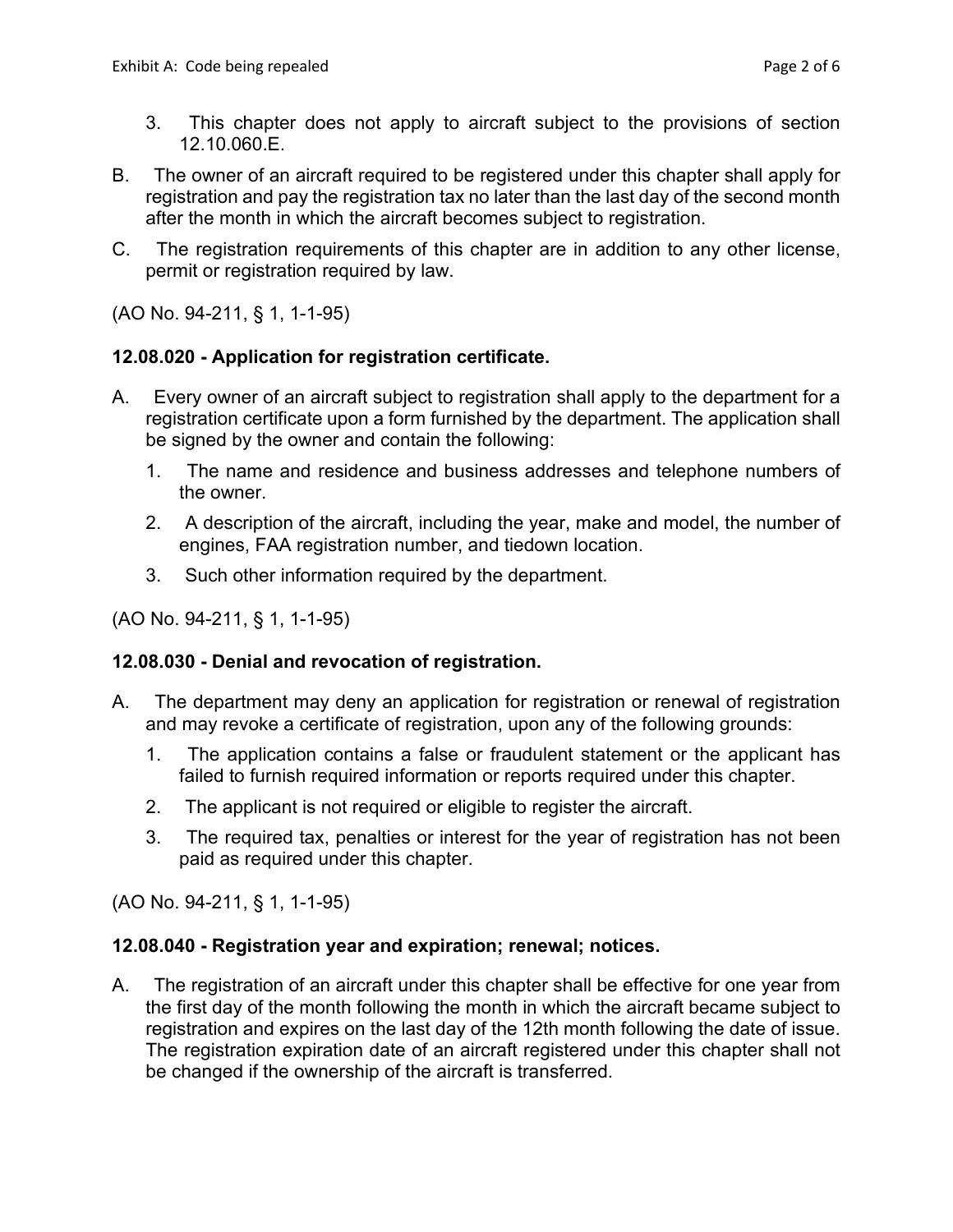- B. The owner of a registered aircraft may renew the registration for one year from the expiration date of the registration. The registration renewal period shall be one month following the expiration date of the registration. The department shall mail notice of registration expiration to the registered owner of record at the owner's mailing address as shown in the records of the department. An owner of an aircraft subject to registration who has received notice under this subsection may renew registration of the aircraft by returning the notice form, together with the tax, to the department, either in person, or by mail postmarked no later than the last day of the registration renewal period shown upon the aircraft's current registration certificate or notice form. Upon receipt of a timely registration renewal and payment of the tax, the department shall renew the registration and mail the current registration certificate to the owner at the owner's mailing address as shown in the department's records.
- C. The address of the registered owner shown on the application for registration shall be the address to which all notices and correspondence shall be sent.
	- 1. Notices sent to the mailing address shown on the application for registration shall constitute notice to the owner of the registered aircraft.
	- 2. The owner of the registered aircraft may direct notices and correspondence from the department to an address different than the mailing address shown on the application by written notice to the department. Such notice shall continue in effect until changed or canceled by the owner.
	- 3. Failure to receive notices, bills, or other correspondence shall not excuse the liability for the payment of any registration tax, penalty or interest.

(AO No. 94-211, § 1, 1-1-95)

#### **12.08.050 - Registration certificate.**

- A. Upon receipt of the registration tax and a properly executed registration application, the department shall issue to the owner a registration certificate which contains the following information:
	- 1. The name and address of the aircraft owner.
	- 2. A description of the aircraft, including the year, make, model, and Federal Aviation Administration registration number.
	- 3. The expiration date of the registration.
	- 4. Other information as determined by the department.
- B. Only one registration certificate shall be issued per aircraft. The current registration shall be kept in the aircraft until it expires or is renewed, canceled or surrendered pursuant to this chapter. Notwithstanding the provisions of this subsection, the department may, upon verified statement of an owner that the registration certificate issued for an owned aircraft has been lost, stolen, destroyed or mutilated, issue a replacement certificate for an administrative fee to be set by the department.

(AO No. 94-211, § 1, 1-1-95)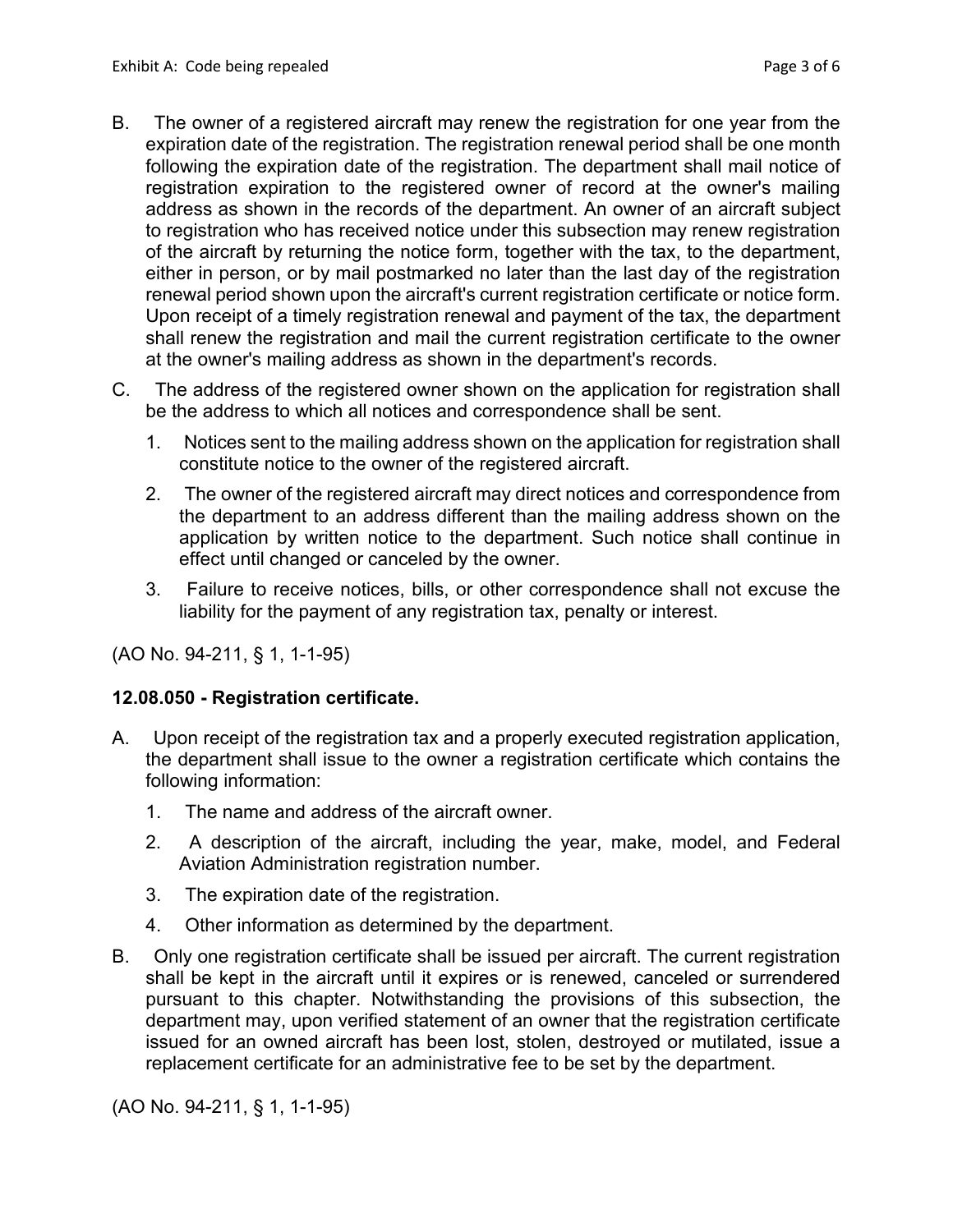#### **12.08.060 - Registration tax and refunds.**

- A. The tax for registration of an aircraft under this chapter shall be \$75.00 per year for a single engine aircraft, hot air balloons and gliders, and \$125.00 per year for aircraft with two or more engines. For purposes of this section the tail rotor of a helicopter shall not be counted as an engine. The tax is due and payable and shall be submitted to the department with the application for registration or the renewal notice and shall not be prorated.
- B. The department shall refund taxes paid or collected in error. Refunds shall not be prorated and no refund shall be due or payable for any portion of a registration year.

(AO No. 94-211, § 1, 1-1-95; AO No. 2010-81(S-1), § 14, 12-7-10, eff. 1-1-11)

#### **12.08.070 - Reporting requirements for owners and aircraft facility operators.**

- A. Any person leasing, renting or otherwise making available to another any facility for landing, taking off, parking or storage, including tiedown and slip spaces, or any other facility utilized in the ownership or operation of any aircraft, regardless of whether or not such aircraft is subject to registration under this chapter, shall, upon the request of the department, disclose to the municipality the name, residence and mailing address and telephone numbers of the owner, lessor, renter or operator of the aircraft utilizing such facility, all information regarding such aircraft required by an application for registration and such other information as the department may reasonably require. Information submitted to the department under this subsection shall be verified by the person providing the information or with the custody and control of the records thereof.
- B. The owner of an aircraft registered or subject to registration under this chapter shall notify the department in writing of the name, telephone number and mailing address of any person to whom such aircraft has been sold or the ownership thereof has been transferred together with the effective date thereof. The notification required under this subsection shall be verified by the owner on a form prescribed by the department and shall be mailed to the department within 20 days of the effective date of the sale or transfer of ownership. Upon notification, the department shall transfer the registration on its records to the new owner.

(AO No. 94-211, § 1, 1-1-95)

#### **12.08.080 - Penalties and interest.**

- A. The following penalties shall be cumulative and shall be imposed, due and payable, as indicated:
	- 1. If the registration tax has not been paid in full when due, a penalty of \$25.00 shall be due and payable for each month following the due date until paid in full. The penalty shall not exceed \$300.00 for each registration year.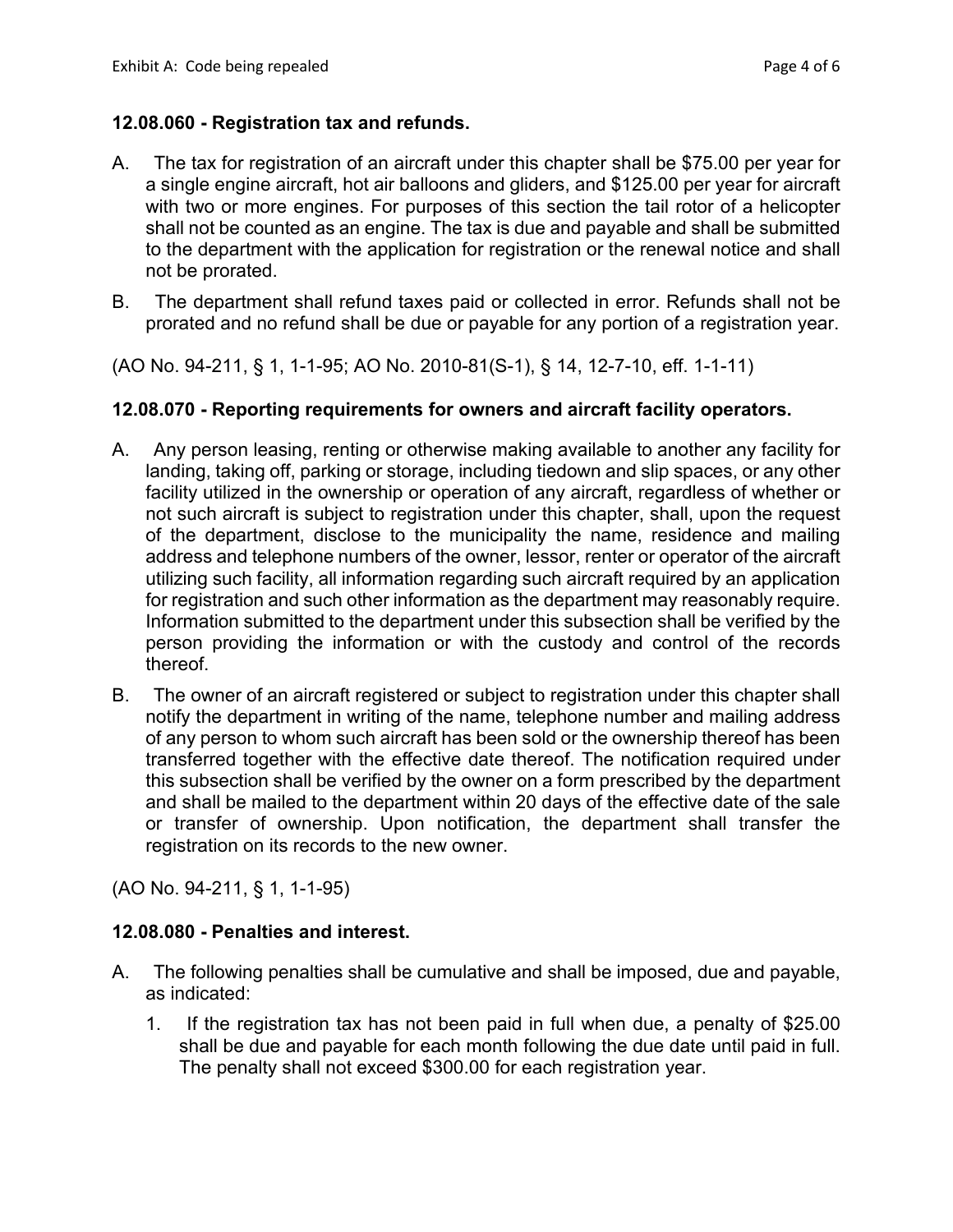- a. Seven-day grace period. Following each due date of taxes, seven calendar days shall elapse before any penalty is added to the tax. At the expiration of the seven-calendar-day grace period, the penalty will be added.
- 2. For failure or refusal to comply with the reporting or disclosure of information required by section 12.08.070, a penalty of \$300.00 may be assessed by the department.
- B. For failure to pay registration taxes as required under this chapter, interest at the rate of eight percent per annum shall accrue on all registration taxes due and payable. Interest shall be calculated and applied on a monthly basis.

(AO No. 94-211, § 1, 1-1-95)

#### **12.08.090 - Application of payments.**

Any payments received for a registration year shall be applied first to cost, penalties, interest and tax.

(AO No. 94-211, § 1, 1-1-95)

### **12.08.100 - Collection of taxes, penalties and interest.**

- A. The department may collect all taxes, penalties and interest due and payable under this chapter by civil action and in the case of the owner against either or both the aircraft and/or its owner.
- B. The registration tax and all penalties and interest due and payable under this chapter shall be a lien upon the aircraft and the department may file a lien therefor with the Federal Aviation Administration and record such lien with the Recorder of the State of Alaska, Anchorage Recording District, Third Judicial District. Such lien may be foreclosed by the department as provided by law.

(AO No. 94-211, § 1, 1-1-95)

#### **12.08.110 - Regulations.**

The chief fiscal officer may promulgate regulations to implement and administer this chapter.

(AO No. 94-211, § 1, 1-1-95)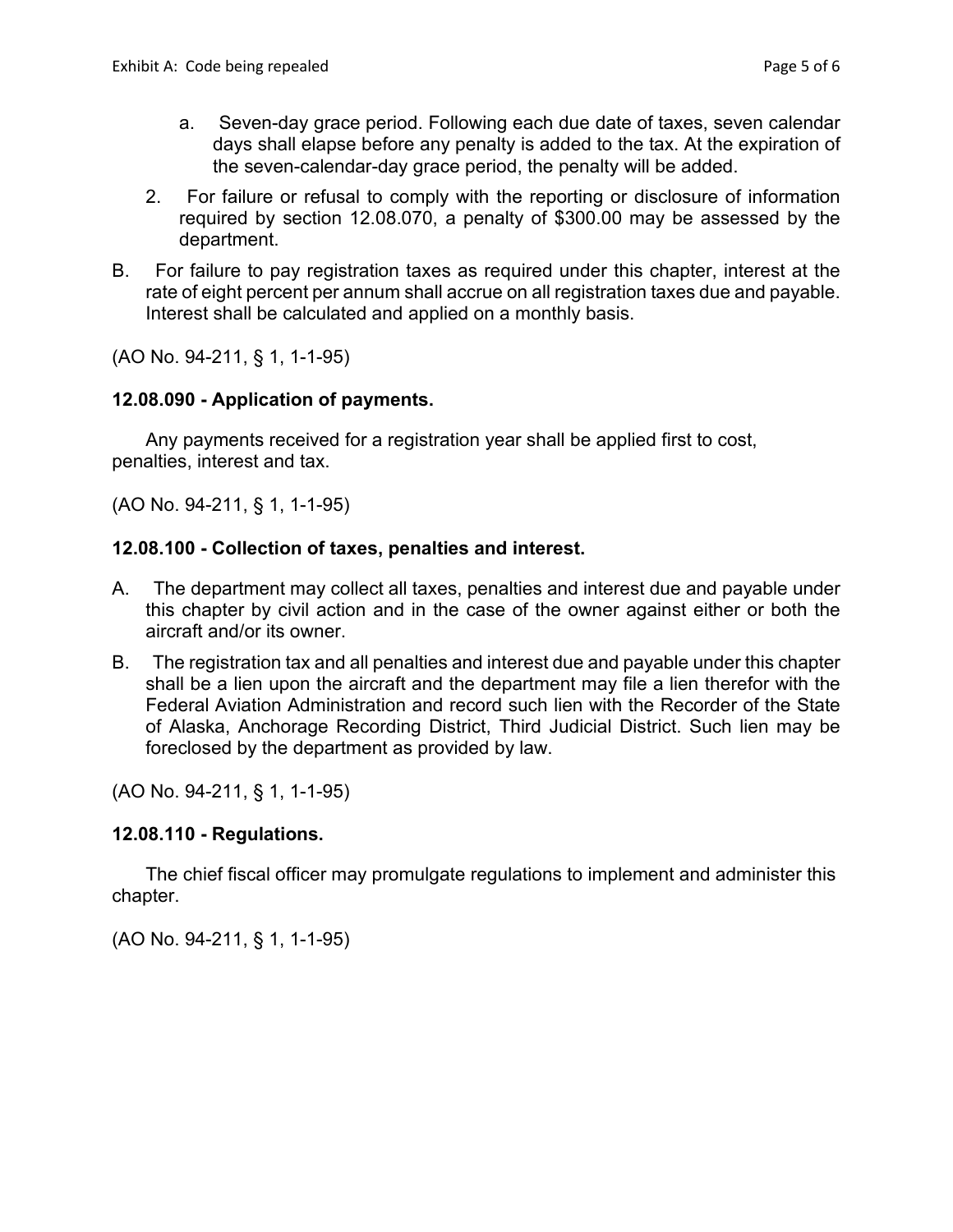### **12.08.120 - Prohibition.**

No person shall operate or locate an aircraft within the municipality which is not registered as required by or in accordance with this chapter.

(AO No. 94-211, § 1, 1-1-95)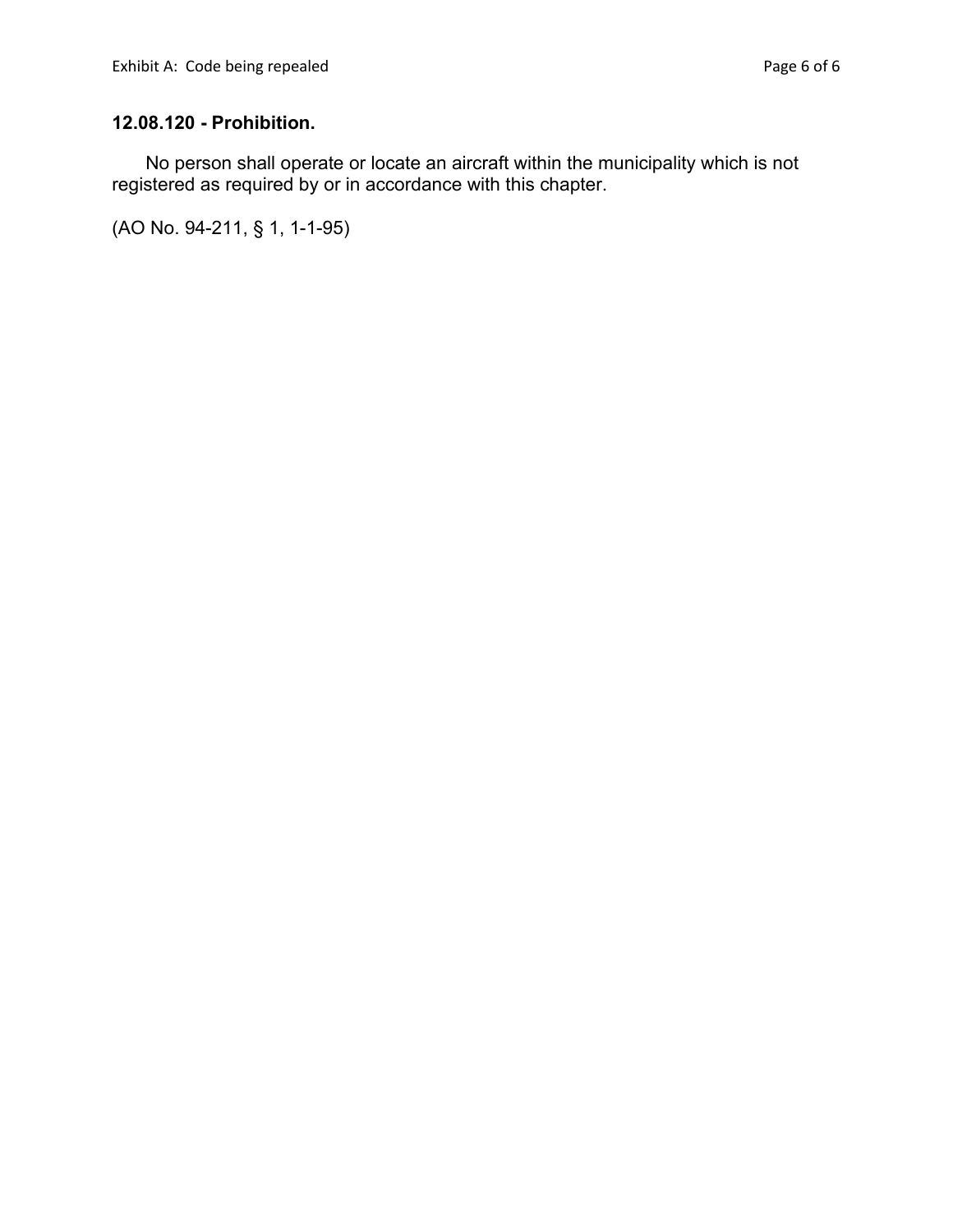

1 **From: MAYOR**

# **MUNICIPALITY OF ANCHORAGE**

# **Assembly Memorandum**

**No.** AM 536-2020

**Meeting Date:** September 15, 2020

 $\frac{1}{2}$ 10<br>11  $\frac{15}{16}$ 21<br>22 29<br>30

38<br>39

3 **Subject: AN OMNIBUS ORDINANCE OF THE ANCHORAGE ASSEMBLY REVISING**  4 **ANCHORAGE MUNICIPAL CODE TITLE 12, TAXATION, BY REPEALING**  5 **CHAPTER 12.08, REGISTRATION AND TAXATION OF AIRCRAFT; AND**  6 **BY AMENDING CHAPTERS 12.05, REAL AND PERSONAL PROPERTY**  7 **ASSESSMENT AND TAXATION, GENERAL PROVISIONS; 12.10,**  8 **PERSONAL PROPERTY TAXATION; AND 12.15, REAL PROPERTY TAXATION.** 9 **TAXATION.** 11 This ordinance revises Anchorage Municipal Code (AMC) Title 12 – Taxation by repealing<br>12 AMC 12.08, Registration and Taxation of Aircraft, and by amending AMC 12.05, Real and 12 | AMC 12.08, Registration and Taxation of Aircraft, and by amending AMC 12.05, Real and<br>13 | Personal Property Assessment and Taxation, AMC 12.10, Personal Property Taxation, 13 Personal Property Assessment and Taxation, AMC 12.10, Personal Property Taxation, 14 and 12.15. Real Property Taxation. and 12.15, Real Property Taxation. 16 Primary objectives associated with the proposed revisions to Municipal Code include:<br>17 promoting greater taxpayer equity, improving business processes and increasing 17 promoting greater taxpayer equity, improving business processes and increasing 18 operational efficiency, matching prevailing property assessment and tax billing practices<br>19 with other government iurisdictions and providing a best fit to the new Tyler Technologies 19 with other government jurisdictions and providing a best fit to the new Tyler Technologies<br>20 property tax assessment and billing system. property tax assessment and billing system. 22 The ordinance proposes to eliminate personal property taxation on personal-use mobile<br>23 homes and personal-use, non-scheduled aircraft. As a result, the focus of personal 23 homes and personal-use, non-scheduled aircraft. As a result, the focus of personal <br>24 property assessment and billing going forward will be on commercial-use mobile homes 24 property assessment and billing going forward will be on commercial-use mobile homes  $25$  and commercial-use, non-scheduled aircraft. In addition, the ordinance proposes to 25 and commercial-use, non-scheduled aircraft. In addition, the ordinance proposes to  $26$  assess non-scheduled, commercial-use aircraft based on the weight of the aircraft, similar 26 assess non-scheduled, commercial-use aircraft based on the weight of the aircraft, similar to the Kenai Peninsula Borough, and further proposes to increase the exemption on 28  $\pm$  taxable business personal property from \$20,000 to \$50,000. 30 Under AMC 12.10, all mobile homes are currently assessed at their full and true value.<br>31 By exempting non-commercial-use mobile homes within mobile home courts from By exempting non-commercial-use mobile homes within mobile home courts from 32 personal property taxation, as defined in the proposed ordinance, individuals residing in <br>33 mobile homes will receive a tax savings more commensurate with single-family homes 33 | mobile homes will receive a tax savings more commensurate with single-family homes<br>34 | receiving residential exemption. Additionally, by establishing the mobile home exemption 34 receiving residential exemption. Additionally, by establishing the mobile home exemption<br>35 cited in the proposed ordinance, Property Appraisal and Treasury staff will no longer be 35 cited in the proposed ordinance, Property Appraisal and Treasury staff will no longer be 36 stated with administering the tax payment certificate program for the sale of mobile 36 tasked with administering the tax payment certificate program for the sale of mobile homes, and there will be no need to issue and monitor mobile home decals. homes, and there will be no need to issue and monitor mobile home decals. Currently, all non-scheduled aircraft, both personal-use and commercial-use, are charged 40 an annual registration fee of \$75 for single engines and \$125 for two or more engines.<br>41 Under the ordinance, personal-use aircraft will no longer be taxed, and instead will be Under the ordinance, personal-use aircraft will no longer be taxed, and instead will be 42 treated similar to other exempted personal property such as personal-use boats and snow 43 | machines. Adopting a non-scheduled commercial aircraft flat tax formula based on the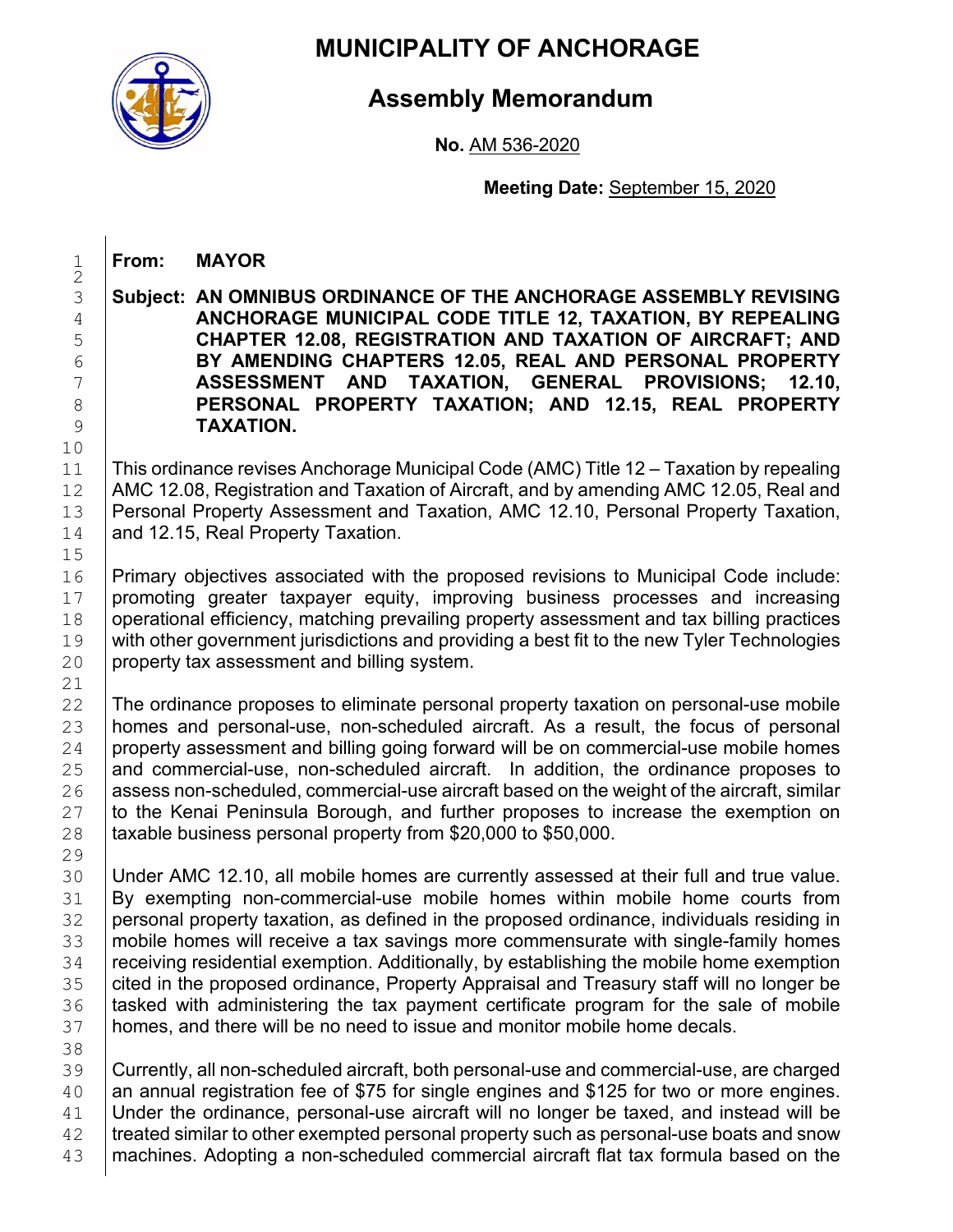1 weight of the aircraft will bring businesses owning aircraft closer to equity with other<br>2 businesses who own taxable personal property. Note: the proposed formula for  $2$  businesses who own taxable personal property.<br> $3$  assessing non-scheduled aircraft has been subr assessing non-scheduled aircraft has been submitted as a separate Assembly 4 Memorandum (AM) simultaneous with the proposed Assembly Ordinance (AO). The Administration recommends that both the AM for non-scheduled aircraft and the broad- $5$  Administration recommends that both the AM for non-scheduled aircraft and the broad-<br>6 based AO be scheduled for approval on the same night as the public hearing date for the  $\begin{array}{c|c} 6 & based \ AO \ be \ scheduled \ for \ approval on the same \ night as the public hearing date for the \ AO. \end{array}$ AO.

8<br>9 9 Since 2005, only the first \$20,000 of the assessed value of business personal property<br>10 has been exempt; this coincides with the \$20,000 residential exemption that also began 10 Aas been exempt; this coincides with the \$20,000 residential exemption that also began<br>11 that same year. In 2018, the residential real property exemption was increased from 10% that same year. In 2018, the residential real property exemption was increased from 10% 12 | up to \$20,000 to 20% up to \$50,000. Under the proposed ordinance, the business <br>13 | personal property assessment exemption is proposed to increase from \$20,000 to 13 personal property assessment exemption is proposed to increase from \$20,000 to  $14$  \$50,000, which matches the maximum dollar amount of the business personal property  $14$  \$50,000, which matches the maximum dollar amount of the business personal property exemption with the residential real property exemption, and further extends tax relief to 15 exemption with the residential real property exemption, and further extends tax relief to  $16$  all businesses operating within the municipality. all businesses operating within the municipality.

 $\begin{array}{c} 17 \\ 18 \end{array}$ 18 | Under AMC 12.10, there is currently a 10% penalty assessed on a personal property<br>19 | involuntary filing done by the Property Appraisal Division on behalf of a non-filing 19 involuntary filing done by the Property Appraisal Division on behalf of a non-filing<br>20 business. The ordinance proposes to increase the penalty from 10% to 20%. Estimating 20 business. The ordinance proposes to increase the penalty from 10% to 20%. Estimating  $21$  the assessed value of personal property on behalf of a non-filing business is a labor the assessed value of personal property on behalf of a non-filing business is a labor 22 intensive process on the part of Property Appraisal staff. This additional penalty is  $23$  intended to increase staff efficiency by encouraging non-filers to voluntarily comply with intended to increase staff efficiency by encouraging non-filers to voluntarily comply with 24 AMC 12.10, thereby eliminating the need for staff to create filings on behalf of non-filing  $25$  businesses. If such a business files an amended return within one year of the original 25 businesses. If such a business files an amended return within one year of the original  $26$  filing due date, their penalty may be reduced by Property Appraisal from 20% to 10%. filing due date, their penalty may be reduced by Property Appraisal from 20% to 10%.

 $\begin{array}{c} 27 \\ 28 \end{array}$ 28 Currently, real property taxes are due in two annual installments—June 15 and August<br>29 15. These mid-month due dates require a different interest accrual process from all other  $29$  | 15. These mid-month due dates require a different interest accrual process from all other  $30$  | months of the year, which can create confusion for taxpayers when reviewing their tax 30 months of the year, which can create confusion for taxpayers when reviewing their tax<br>31 bills. The ordinance proposes to change the two annual installment due dates to June 30 bills. The ordinance proposes to change the two annual installment due dates to June 30 32 and August 31, which would eliminate mid-month interest accrual calculations. This will<br>33 also provide two weeks of additional time for real property owners to pay their taxes. also provide two weeks of additional time for real property owners to pay their taxes. 34 Personal property returns are currently due on April 20 of each year. The ordinance<br>35 proposes changing the due date to April 30, to coincide with the end of the month and to 35 proposes changing the due date to April 30, to coincide with the end of the month and to <br>36 simplify the process of determining when a filing is considered late and thus subject to a 36 simplify the process of determining when a filing is considered late and thus subject to a sample penalty. penalty.

38<br>39 39 | Under existing Municipal Code, the Treasury Division is currently limited in its ability to <br>40 | transfer excess funds from a property tax payment to another property tax account under  $40$  transfer excess funds from a property tax payment to another property tax account under  $41$  the same taxpayer's name, even if the payment was made to the wrong account by the same taxpayer's name, even if the payment was made to the wrong account by  $\frac{42}{10}$  mistake through an electronic payment process. This limitation in Municipal Code results<br> $\frac{43}{10}$  in Treasury staff issuing a refund check to the taxpayer, even when the taxpayer would 43 in Treasury staff issuing a refund check to the taxpayer, even when the taxpayer would  $44$  prefer to pay taxes on another account. Under the ordinance and with the taxpayer's  $45$  authorization. Treasury will be able to transfer excess funds to pay the taxes due on  $45$  authorization, Treasury will be able to transfer excess funds to pay the taxes due on <br>46 another real or personal property account, or a DID account, that are in the taxpayer's another real or personal property account, or a DID account, that are in the taxpayer's  $47$  name. This will increase staff efficiency by reducing the volume of refund processing, <br>48 especially when the taxpayer would rather use the excess funds to pay on another  $48$  especially when the taxpayer would rather use the excess funds to pay on another  $49$  account, and will improve the accuracy and timeliness of property tax billing account  $49$  account, and will improve the accuracy and timeliness of property tax billing account  $50$  information. information.

51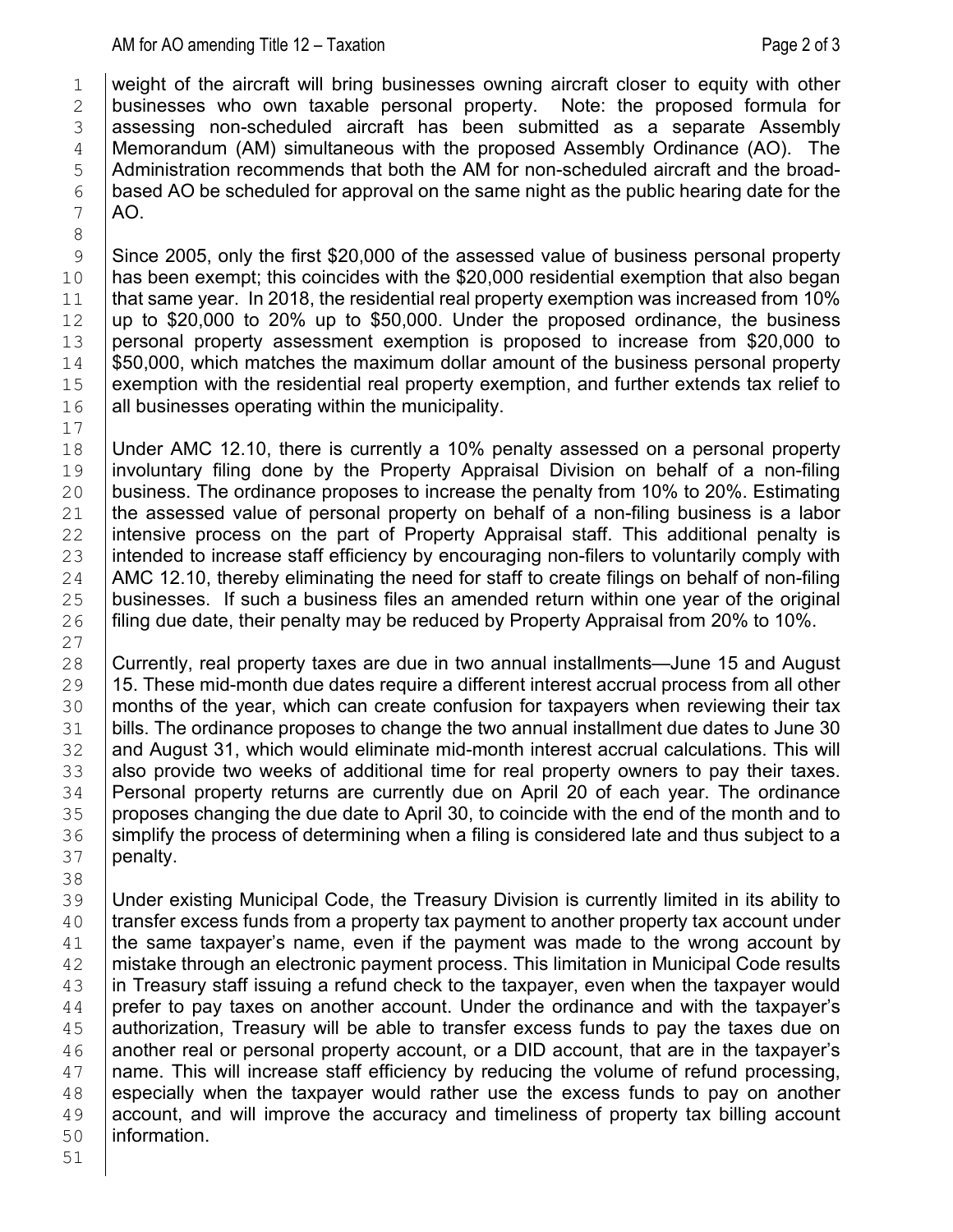1  $\vert$  Other substantive revisions to Title 12 include: (1) adding the ability for the municipality<br>2  $\vert$  to protest a marijuana license transfer for reasons of unpaid debts or taxes arising from 2 to protest a marijuana license transfer for reasons of unpaid debts or taxes arising from  $\frac{3}{1}$  the conduct of the licensed business; (2) adjusting the length of time a personal property  $3$  the conduct of the licensed business; (2) adjusting the length of time a personal property<br>  $4$  taxpayer can amend a filing to match with the amount of time cited in Alaska State Statute  $4$   $\mid$  taxpayer can amend a filing to match with the amount of time cited in Alaska State Statute<br> $5$   $\mid$  during which a refund of overpaid taxes can be issued; and (3) capping the amount a 5 during which a refund of overpaid taxes can be issued; and (3) capping the amount a<br>6 mobile home court can increase space rent to prevent excessive price increases and to  $6$  mobile home court can increase space rent to prevent excessive price increases and to keep housing costs affordable for mobile home owners. keep housing costs affordable for mobile home owners.

8<br>9  $\begin{array}{c} 9 \end{array}$  Many of the proposed revisions under the ordinance are contingent upon implementation<br>10 of the new Tyler Technologies property assessment and tax billing system. The estimated 10 of the new Tyler Technologies property assessment and tax billing system. The estimated 11 oo-live date of the system is September 1, 2021, so it is the Administration's intention to  $\begin{array}{c|c|c|c|c} 11 & \text{go-live date of the system is September 1, 2021, so it is the Administration's intention to  
12 & implement the changes identified in the proposed ordinance on that date. The details of$ 12 implement the changes identified in the proposed ordinance on that date. The details of  $13$  the ordinance's effective date are cited in section 5 of the proposed ordinance. the ordinance's effective date are cited in section 5 of the proposed ordinance.

A comprehensive SEE is attached.

 $\begin{array}{c} 14 \\ 15 \end{array}$ 

16<br>17

### 17 **THE ADMINISTRATION RECOMMENDS APPROVAL.**

| Prepared by:            | Jack Gadamus, Municipal Assessor                        |
|-------------------------|---------------------------------------------------------|
|                         | Daniel Moore, Municipal Treasurer                       |
| Approved by:            | Alexander Slivka, CFO                                   |
| Concur:                 | Lance Wilber, Director, Office of Management and Budget |
| Concur:                 | Kathryn R. Vogel, Municipal Attorney                    |
| Concur:                 | William D. Falsey, Municipal Manager                    |
| Respectfully submitted: | Ethan A. Berkowitz, Mayor                               |
|                         |                                                         |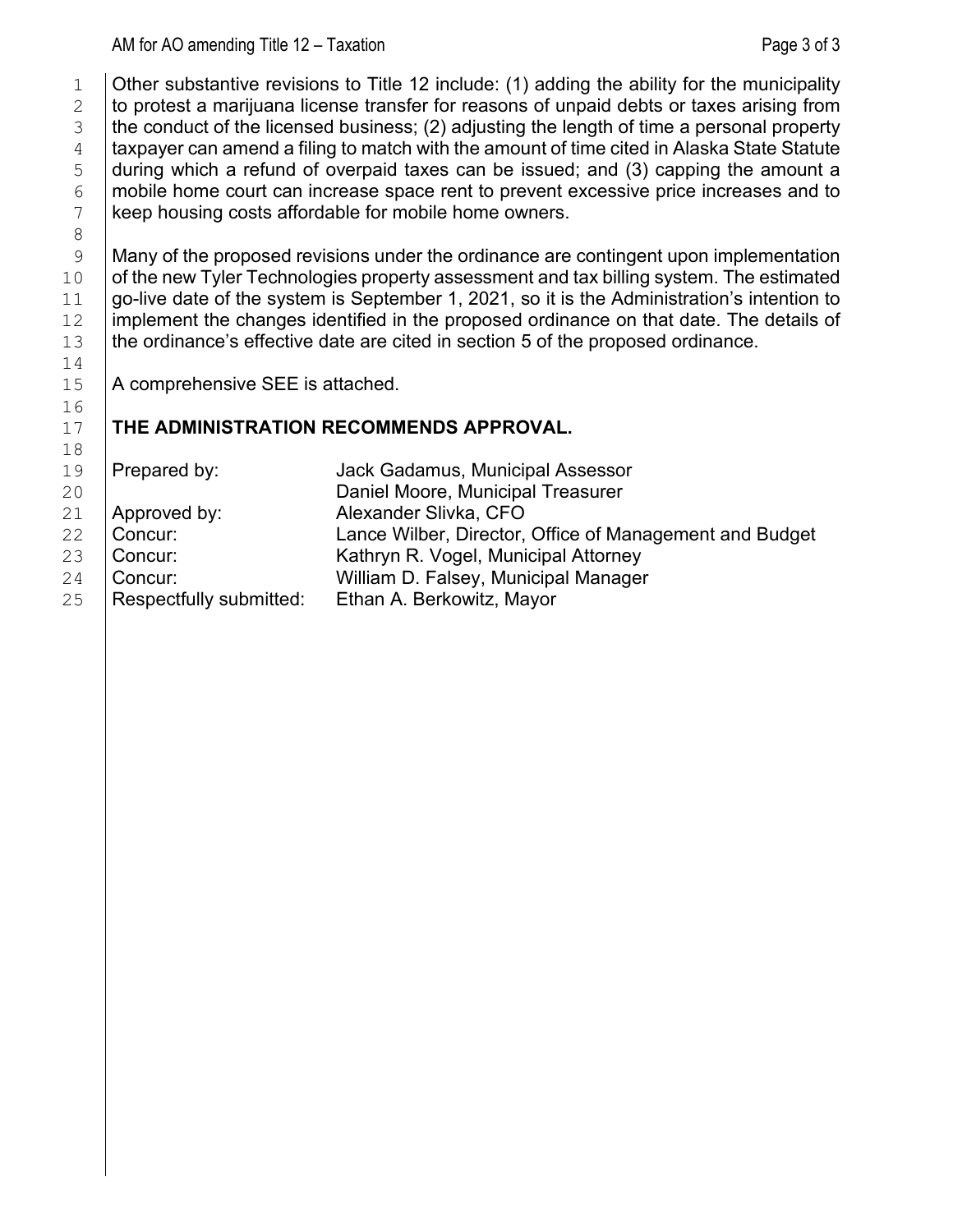#### **MUNICIPALITY OF ANCHORAGE Summary of Economic Effects -- General Government**

AO Number: 2020-96 Title:

Sponsor: **MAYOR** Preparing Agency: Finance Department

Title: AN OMNIBUS ORDINANCE OF THE ANCHORAGE ASSEMBLY REVISING **ANCHORAGE MUNICIPAL CODE TITLE 12, TAXATION, BY REPEALING CHAPTER 12.08, REGISTRATION AND TAXATION OF AIRCRAFT; AND BY AMENDING CHAPTERS 12.05, REAL AND PERSONAL PROPERTY ASSESSMENT AND TAXATION, GENERAL PROVISIONS; 12.10, PERSONAL** 

| Others Impacted:                                                                                                                                   |             |  |             |  |             |                           |             |                          |             |    |  |
|----------------------------------------------------------------------------------------------------------------------------------------------------|-------------|--|-------------|--|-------------|---------------------------|-------------|--------------------------|-------------|----|--|
| <b>CHANGES IN EXPENDITURES AND REVENUES:</b>                                                                                                       |             |  |             |  |             | (In Thousands of Dollars) |             |                          |             |    |  |
|                                                                                                                                                    | <b>FY20</b> |  | <b>FY21</b> |  | <b>FY22</b> |                           | <b>FY23</b> |                          | <b>FY24</b> |    |  |
| <b>Operating Expenditures</b><br>1000 Personal Services<br>2000 Non-Labor<br>3900 Contributions<br>4000 Debt Service<br><b>TOTAL DIRECT COSTS:</b> |             |  | \$          |  |             |                           | \$          |                          |             |    |  |
| Add: 6000 Charges from Others<br>Less: 7000 Charges to Others                                                                                      |             |  |             |  |             |                           |             |                          |             |    |  |
| <b>FUNCTION COST:</b>                                                                                                                              |             |  | s           |  | Ŝ           | $\blacksquare$            | \$          | $\overline{\phantom{0}}$ | \$          |    |  |
| <b>REVENUES:</b>                                                                                                                                   |             |  |             |  | Ŝ           | 15                        | \$          | 75                       | \$          | 65 |  |
| <b>CAPITAL:</b>                                                                                                                                    |             |  |             |  |             |                           |             |                          |             |    |  |
| POSITIONS: FT/PT and Temp                                                                                                                          |             |  |             |  |             |                           |             |                          |             |    |  |

**PUBLIC SECTOR ECONOMIC EFFECTS:**

**50K Exemption:** The net effect of increasing the personal property exemption from \$20,000 to \$50,000 would<br>reduce the total taxable value by approximately \$82.2 million, which is about 0.2% of the total tax base (\$34.7 billion) in 2020. Exemptions generally shift the cost of government to the existing tax base, so this would ultimately push mill rates up slightly for the tax year 2023. The total revenue generated would be net neutral. **Aircraft:** The ordinance is proposing to change the structure on the taxation of non-scheduled aircraft. The net effect from a city-wide perspective will be negligible as most businesses and residents do not own an airplane and the total revenue generated will be about the same. However, there will be noticeable changes within the aircraft community. Currently, approximately 2,500 non-scheduled aircraft generate nearly \$200,000 in tax revenue. Under this proposed ordinance, privately owned aircraft will be exempt commensurate with other personal property such as boats or snowmachines, which is about 2,050 aircraft. The remaining 450 planes are owned by businesses that will pay tax based on the weight of the plane. Revenue cannot be estimated without knowing the weight class information; however, this proposed change in taxing aircraft is assumed to be relatively revenue neutral.

**Mobile Homes**: Exempting all personal use mobile homes that are classified as personal property would reduce the total taxable value by approximately \$78.0 million, which is about 0.2% of the total tax base (\$34.7 billion). Exemptions generally shift the cost of government to the existing taxable value, so this would ultimately push mill rates up slightly for the tax year 2023. The revenue generated would be net neutral.

**Involuntary Filing:** The proposed ordinance will increase the penalty on an involuntary Personal Property filing<br>from 10% to 20%, which will result in a small increase in revenue. Using 2019 assessment data and holding everything else constant, the increase in penalty would generate up to \$125,000 in additional revenue. However, this administration believes that the actual revenue from additional fees will be significantly less for two reasons: we are also proposing to increase the personal property exemption from \$20K to \$50K, and we are creating an incentive for nonfilers to amend their involuntary filing. The net revenue is expected to be roughly \$85,000 in FY22, but then reducing to \$75,000 in FY23, and \$65,000 in FY24 under the assumption that compliance will increase.<br>**Tax due date:** Currently, real property 1<sup>st</sup> and 2<sup>nd</sup> half tax due dates are June 15<sup>th</sup> and August 15<sup>th</sup>, respectively.

The proposed ordinance will effectively change the real property tax due dates from the middle of the month to the end of the month, June 30th and August 30th. The proposed due dates would be commensurate with<br>personal property tax due dates, which are currently due at month-end. From a revenue perspective, there is a one time opportunity cost estimated at \$70,000 from losing two weeks of earned interest on both the 1st and 2<sup>nd</sup> half due dates. Further, when payments become late, the accrual of interest would be charged on the first day of the month following the due date. Due to the inability to project the impact of future investment market volatility and due to the current near zero 10-year Treasury yield environment caused by COVID-19, there is no proposed incremental budget change in FY 2022.

#### **PRIVATE SECTOR ECONOMIC EFFECTS:**

**50K Exemption:** Each business controlling personal property subject to *ad velorem* tax will see a net reduction in their total taxable value by \$30,000, assuming other conditions remain the same. Further, approximately 700 business accounts will not be required to file an annual personal property return as they would fall under the \$50,000 filing threshold, which would save time and money for smaller businesses.

**Aircraft:** The proposed ordinance will impact businesses owning non-scheduled aircraft. Currently, businesses pay \$75.00 for a single-engine and \$125.00 for two or more engines. The proposed flat tax schedule will be based on the weight of the plane with a tax ranging from \$100.00 to \$1,000.00. This schedule closely models the approach currently in use by Kenai Peninsula Borough.

**Mobile Homes:** Mobile homes for personal use residing in mobile home parks will be exempt under this ordinance. There is a provision added that restricts the monthly space rent from increasing more than the average increase in the Consumer Price Index in Urban Alaska over the trailing five calendar years. There will be no other private sector effect aside from having a slightly higher mill rate. Businesses that own<br>mobile homes will not be exempt and will still have to file an annual personal property return and pay *ad valorem* tax.

**Involuntary Filing:** The increase in penalty will impact approximately 570 personal property accounts or about 13% of businesses that are subject to personal property tax. The average penalty would be about \$220.00. However, the actual number of companies incurring the involuntary filing penalty is expected to be less for two reasons. First, the proposed ordinance will increase the exemption on the first \$20,000 of taxable personal property to \$50,000, which would reduce the number of nonfilers from 570 to approximately 400. Second, the administration wants to encourage businesses to file. If a business submits an amended filing within one year, the 20% non-filing penalty will be reduced to 10%; thus, reducing their penalty and ensuring fair and equitable assessments. As stated in the public sector effects, we expect that compliance will increase over several years as businesses see the benefit in filing, even if it's late. An increase in compliance would reduce the total penalties paid.

**Tax Due Date:** This proposal would give all real property owners an additional two weeks to pay their property tax bills. The bill due at the end of the month would also be more in-line with typical billing cycles making it more intuitive for commercial and residential property owners.

Prepared by: *Jack Gadamus* **Telephone: Telephone: Telephone:**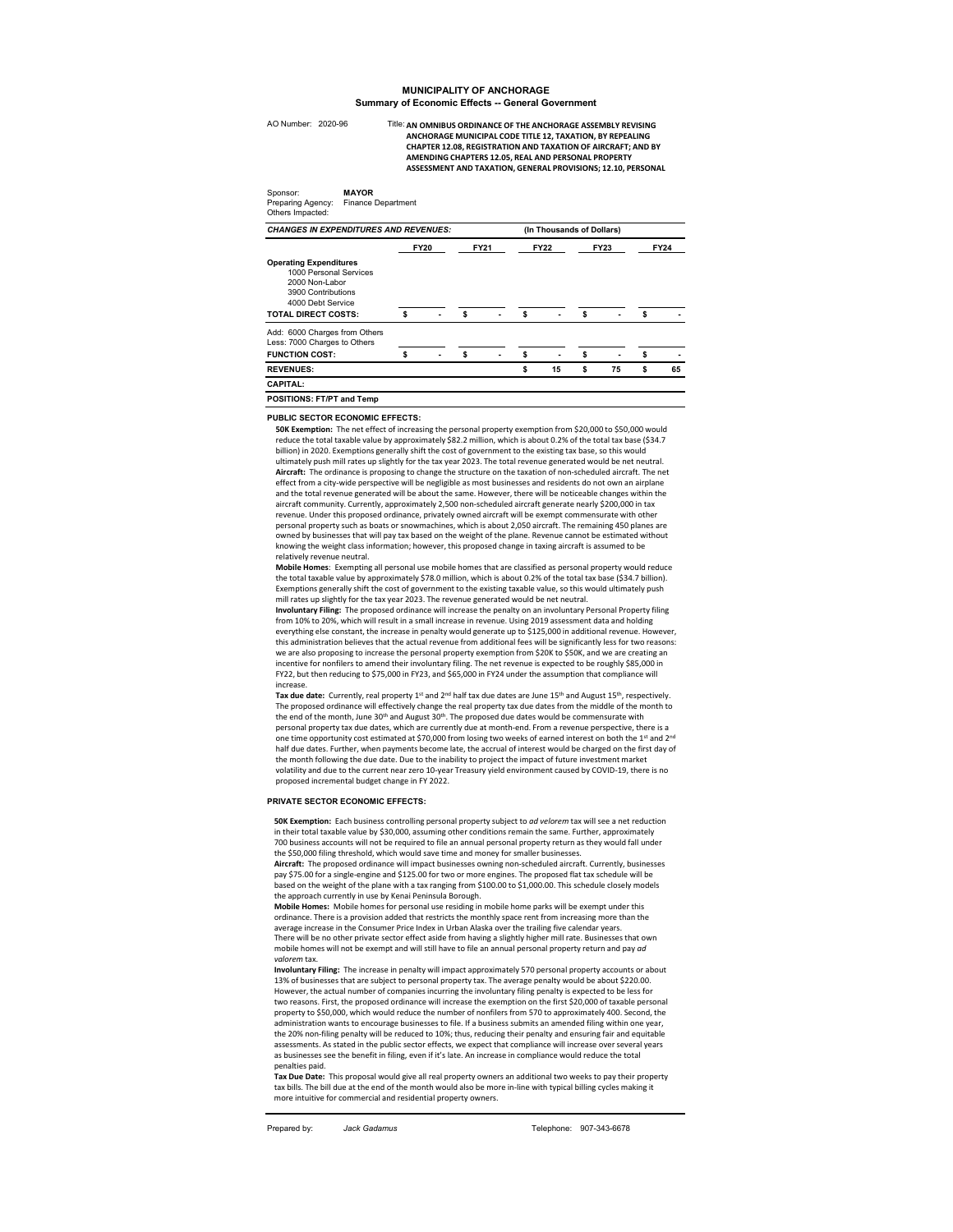

# **MUNICIPALITY OF ANCHORAGE**

# **Assembly Memorandum**

## **No.** AM 537-2020

## **Meeting Date:** September 15, 2020

# 1 **From: MAYOR**

# 3 **Subject: NON-SCHEDULED COMMERCIAL AIRCRAFT ASSESSMENT FORMULA.**

5 The Property Appraisal Division has determined that the following assessment formula is<br>6 The used for assessing non-scheduled commercial aircraft that have been issued an N  $6$  to be used for assessing non-scheduled commercial aircraft that have been issued an N<br>
Thumber by the Federal Aviation Administration. number by the Federal Aviation Administration.

9 As cited in AO 2020-96, Anchorage Municipal Code subsection 12.10.060D., aircraft are 10 Subject to a flat tax based on weight, regardless of value or condition, as shown in the schedule below. The weight is determined using the Manufacturer's Gross Weight with 11 Schedule below. The weight is determined using the Manufacturer's Gross Weight with  $12$  an Internal Load (MGWIL). an Internal Load (MGWIL).

13

 $\frac{1}{2}$ 

 $\frac{4}{5}$ 

8<br>9

| AIRCRAFT FLAT TAX SCHEDULE BASED ON MGWIL<br>(Manufacturer's Gross Weight with an Internal Load) |                                     |                   |                         |                                    |                   |  |  |  |  |  |  |  |
|--------------------------------------------------------------------------------------------------|-------------------------------------|-------------------|-------------------------|------------------------------------|-------------------|--|--|--|--|--|--|--|
|                                                                                                  | <b>Fixed Wing</b>                   |                   | Rotocraft / Rotary Wing |                                    |                   |  |  |  |  |  |  |  |
| Class                                                                                            | Weight                              | <b>Annual Tax</b> | Class                   | Weight                             | <b>Annual Tax</b> |  |  |  |  |  |  |  |
|                                                                                                  |                                     |                   |                         |                                    |                   |  |  |  |  |  |  |  |
|                                                                                                  | Less than<br>4,000 lbs              | \$100.00          | 5                       | Less than<br>1,500 lbs             | \$100.00          |  |  |  |  |  |  |  |
| $\overline{2}$                                                                                   | 4,000 to<br>less than<br>6,000 lbs  | \$300.00          | 6                       | 1,500 to<br>less than<br>3,500 lbs | \$600.00          |  |  |  |  |  |  |  |
| 3                                                                                                | 6,000 to<br>less than<br>12,500 lbs | \$600.00          | 7                       | $3,500$ or<br>more lbs             | \$1,000.00        |  |  |  |  |  |  |  |
| 4                                                                                                | 12,500 or<br>more lbs               | \$1,000.00        |                         |                                    |                   |  |  |  |  |  |  |  |

 $\begin{array}{c} 14 \\ 15 \end{array}$ 

15 The above table was modeled closely after the existing assessment approach in place<br>16 Twith the Kenai Peninsula Borough. Adopting this formula will bring businesses owning 16 with the Kenai Peninsula Borough. Adopting this formula will bring businesses owning<br>17 aircraft closer to equity with other businesses who own taxable personal property, and it 17 aircraft closer to equity with other businesses who own taxable personal property, and it 18 alwill provide for the equitable treatment of all non-scheduled commercial aircraft. This 18 will provide for the equitable treatment of all non-scheduled commercial aircraft. This<br>19 assessment formula is to be used for non-scheduled commercial aircraft. Per AO 2020-19 assessment formula is to be used for non-scheduled commercial aircraft. Per AO 2020-<br>20 96. if approved as presented, personal-use, non-scheduled aircraft are exempted from 20  $\left| \begin{array}{c} 96, \text{ if approved as presented, personal-use, non-scheduled aircraft are exempted from} \\ \text{assessment and taxation as personal property within the Municipality's boundaries.} \end{array} \right.$ assessment and taxation as personal property within the Municipality's boundaries.

22<br>23

Approval of this Assembly Memorandum formally authorizes adoption of this formula and